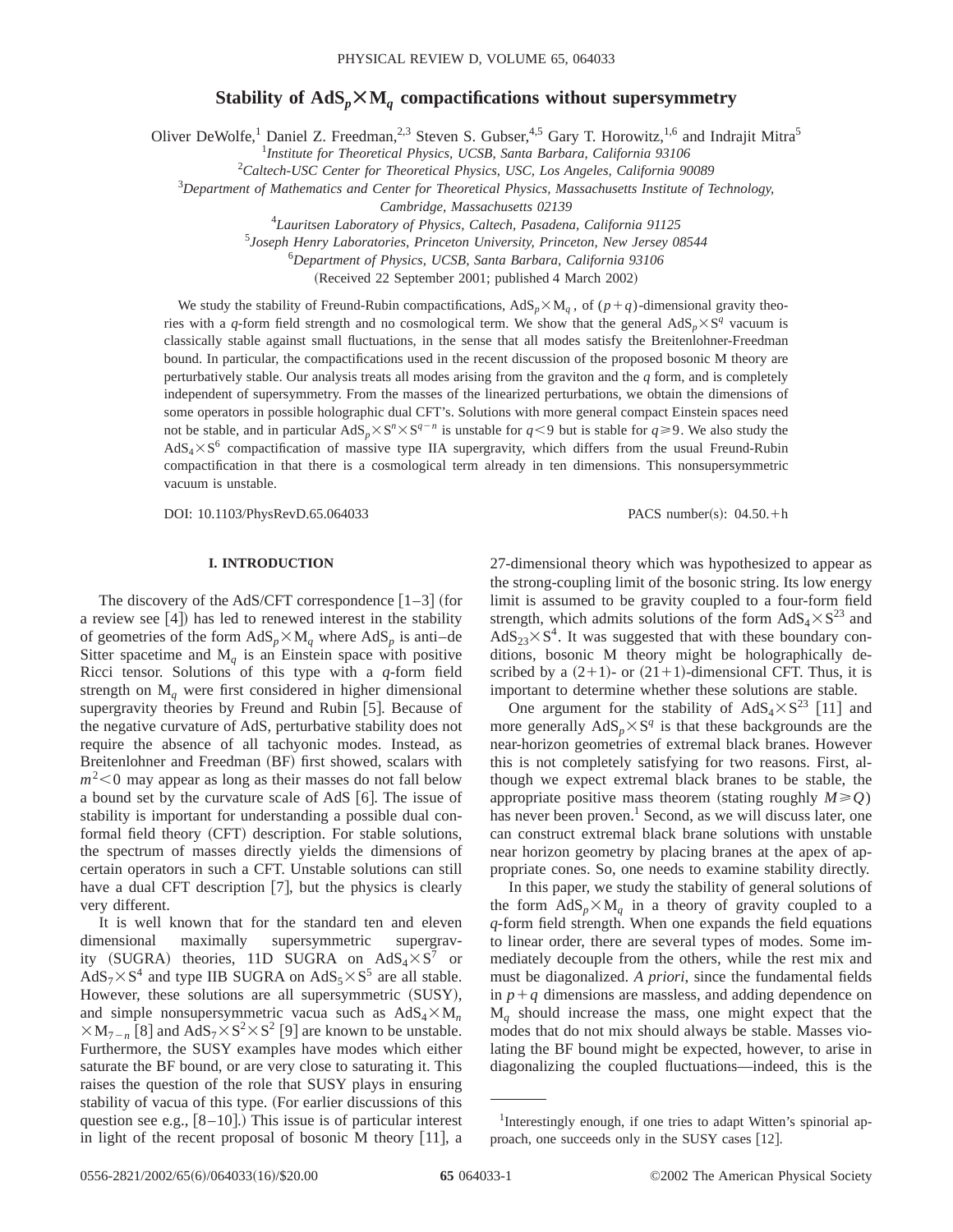origin of the modes that saturate or come very near to saturating the BF bound in the SUSY examples, so one might think that the absence of supersymmetry could push them over the edge.

Surprisingly, this is not what we find. It turns out that for any  $p$  and  $q$  and any Einstein space  $M_q$ , the coupled modes are always stable. Moreover, for  $S<sup>q</sup>$  the lowest mass either saturates  $(q \text{ odd})$  or almost saturates  $(q \text{ even})$  the BF bound. This is not to say, however, that an arbitrary  $AdS_p \times M_q$ background is stable. The dangerous mode turns out to be an unmixed scalar coming from the transverse, traceless metric perturbation on  $M_q$ . This is the only mode which is sensitive to the choice of Einstein manifold  $M_q$ . If  $M_q$  is the round sphere  $S^q$ , it is easy to show that this mode is stable. In particular, the spacetimes of interest for bosonic M theory,  $AdS_4 \times S^{23}$  and  $AdS_{23} \times S^4$ , are stable. However, if M<sub>*q*</sub>  $= M_n \times M_{q-n}$  and  $q \leq 9$ , there is a mass violating the BF bound, corresponding to a mode which makes one factor grow while the other shrinks. This generalizes the instabilities of  $AdS_4 \times M_n \times M_{7-n}$  and  $AdS_7 \times S^2 \times S^2$ , but also shows that this instability is limited to low dimensions. For  $q \ge 9$ , AdS<sub>p</sub> $\times$ S<sup>n</sup> $\times$ S<sup>q-n'</sup> can be shown to be stable. The significance of the critical dimension  $q=9$  is not clear; it is sufficiently large that stable products cannot be realized in superstring or M theory.

The massive type IIA supergravity has a nonsupersymmetric vacuum of the form  $AdS_4 \times S^6$  [13], whose stability, to our knowledge, has never been investigated. We also study this case and show that the solution is unstable, with two modes violating the BF bound. To our knowledge, this is the first example of a theory where the product of AdS and a round sphere is unstable. The analysis is more involved here since there is a dilaton which mixes with some of the other modes, further complicating the coupled sector. Instabilities for more general  $AdS_4 \times M_6$  can arise in several ways, but we show in particular that they do occur for  $AdS_4 \times S^n \times S^{6-n}$ .

There is a vast literature on Kaluza-Klein theories, much of it in the context of higher dimensional supergravity, including a comprehensive review  $[14]$ . Our treatment of the harmonic analysis of fluctuations about  $AdS_p \times M_q$  is most closely modeled on  $[15–17]$ , and we have also consulted  $[8]$ and [18]. In Sec. II we present the general  $AdS_p \times M_q$  background solution. The harmonic expansions for fluctuations and their linear equations of motion are discussed in Sec. III. The mass spectra of the various fluctuations are analyzed in Secs. IV–VIII. The more complicated case of massive type IIA supergravity is discussed in Sec. IX. The  $AdS_p$  mass spectra determine the dimensions of operators in hypothetical  $CFT_{p-1}$  dual field theories, and this is discussed in Sec. X. In Sec. XI, we show that for some of the unstable cases, the total energy (in the full nonlinear theory) is unbounded from below. We also speculate on the implications of our results for the stability of certain extremal black brane solutions. Conventions and properties of various differential operators are collected in the Appendix.

### **II. FREUND-RUBIN BACKGROUNDS**

We start by considering classical  $D=p+q$  dimensional gravity theory coupled to a *q*-form field strength. The action is given by

$$
S = \int d^p x d^q y \sqrt{-g} \left( R - \frac{1}{2q!} F_q^2 \right), \tag{2.1}
$$

which leads to the equations of motion

$$
R_{MN} = \frac{1}{2(q-1)!} F_{MP_2\cdots P_q} F_N^{P_2\cdots P_q}
$$

$$
- \frac{(q-1)}{2(D-2)q!} g_{MN} F_q^2, \qquad (2.2)
$$

$$
d*F_q = 0.\t\t(2.3)
$$

This theory supports a Freund-Rubin solution with the product metric

$$
ds^2 = ds^2_{\text{AdS}_p} + ds^2_{M_q},\tag{2.4}
$$

describing a product of *p*-dimensional anti-de Sitter space with an Einstein manifold:

$$
R_{\mu\nu} = -\frac{(p-1)}{L^2}g_{\mu\nu},\tag{2.5}
$$

$$
R_{\alpha\beta} = \frac{(q-1)}{R^2} g_{\alpha\beta},\tag{2.6}
$$

and a background field strength on the compact space:

$$
F_q = c \text{vol}_{M_q}.\tag{2.7}
$$

We use  $M, N, \ldots$  for indices on the full *D*-dimensional spacetime, while  $\mu, \nu, \ldots$  are indices on AdS and  $\alpha, \beta, \ldots$ are indices on  $M<sub>q</sub>$ . The equations of motion (2.2), (2.3) relate the length scales *L* and *R* and the constant *c*:

$$
c^2 = \frac{2(D-2)(q-1)}{(p-1)R^2},
$$
\n(2.8)

$$
L = \frac{p-1}{q-1}R.\tag{2.9}
$$

In the following six sections we shall study fluctuations of  $g_{MN}$  and  $F_q$  around this background. Among other things, we will conclude that the background is stable against these fluctuations when  $M_q = S^q$ , for arbitrary  $p > 2$  and  $q > 1$ . If one wishes to embed the action  $(2.1)$  in a larger theory with additional fields, stability must be verified separately for the new modes. However let us note that the most tachyonic modes in the well-studied vacua of ten- and elevendimensional supergravities generally come from precisely the fields which support the solution. Thus, when these most ''dangerous'' modes come out stable, it suggests that the background is probably stable against all fluctuations.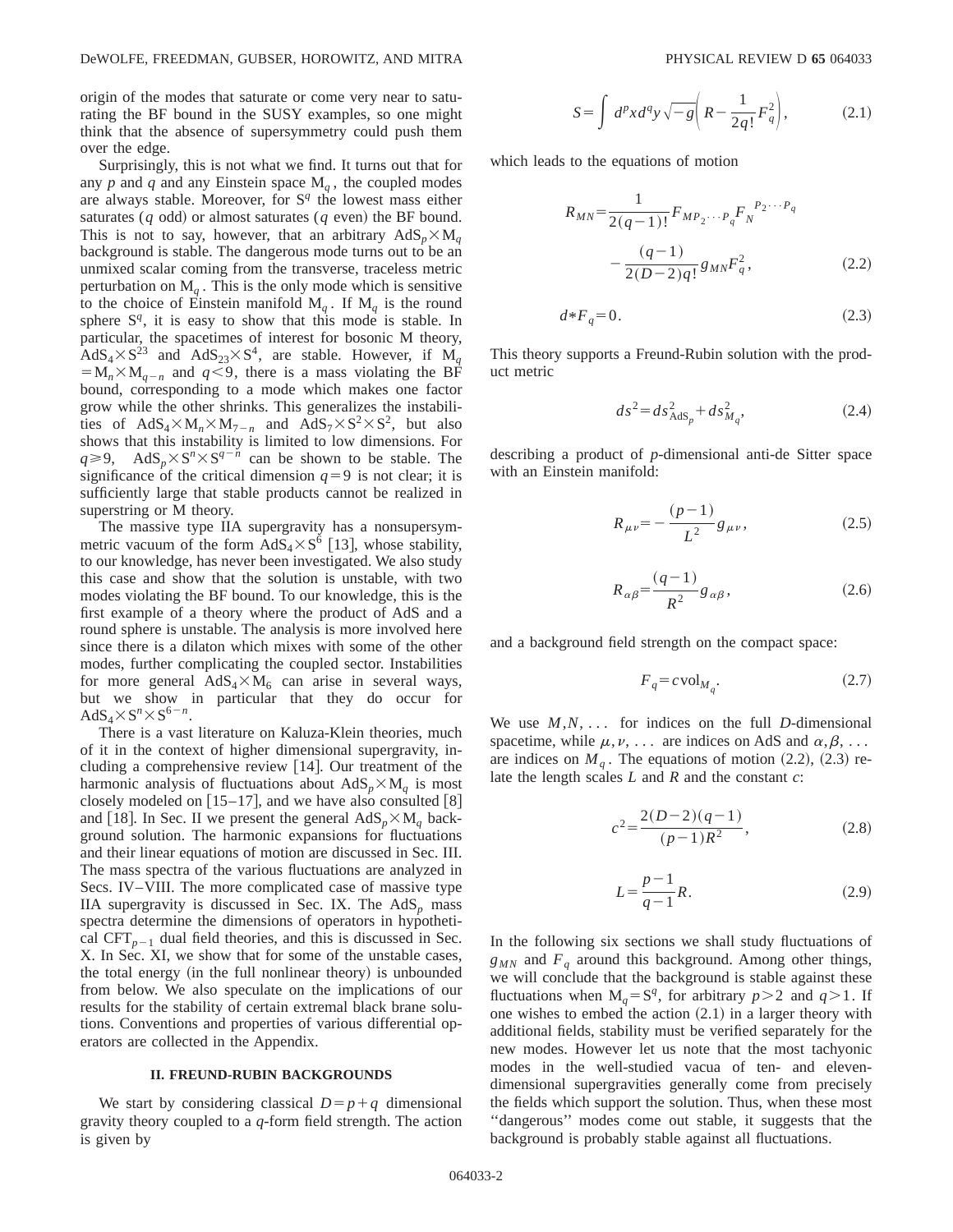### **III. LINEARIZED EQUATIONS OF MOTION**

### **A. Fluctuations**

We are interested in studying the stability of linearized fluctuations around the background  $(2.4)$ ,  $(2.7)$ . As we have discussed, anti–de Sitter space is stable even in the presence of tachyonic scalar fields, as long as their masses do not violate the Breitenlohner-Freedman bound:

$$
m^2 L^2 \geqslant -\frac{(p-1)^2}{4}.\tag{3.1}
$$

The possibility that some tachyons could be acceptable in AdS4 was first pointed out by Breitenlohner and Freedman [6], and extended to  $AdS_p$  by [19]. See also [20,21] for early developments of this idea.

We consider the linearized fluctuations

$$
\delta g_{\mu\nu} = h_{\mu\nu} = H_{\mu\nu} - \frac{1}{p-2} g_{\mu\nu} h^{\alpha}_{\alpha},
$$
 (3.2)

$$
\delta g_{\mu\alpha} = h_{\mu\alpha}, \quad \delta g_{\alpha\beta} = h_{\alpha\beta},
$$
  

$$
\delta A_{q-1} = a_{q-1}, \quad \delta F_q \equiv f_q = da_{q-1}, \quad (3.3)
$$

where we have defined a standard linearized Weyl shift on  $h_{\mu\nu}$  in Eq. (3.2), and  $F_q = dA_{q-1}$ . It will be useful to decompose  $H_{\mu\nu}$  and  $h_{\alpha\beta}$  into trace and traceless parts:

$$
H_{\mu\nu} = H_{(\mu\nu)} + \frac{1}{p} g_{\mu\nu} H^{\rho}_{\rho}, \quad h_{\alpha\beta} = h_{(\alpha\beta)} + \frac{1}{q} g_{\alpha\beta} h^{\gamma}_{\gamma},
$$
\n(3.4)

where  $g^{\mu\nu}H_{(\mu\nu)} = g^{\alpha\beta}h_{(\alpha\beta)} = 0$ . To (mostly<sup>2</sup>) fix the internal diffeomorphisms and gauge freedom, we impose the de Donder-type gauge conditions

$$
\nabla^{\alpha} h_{(\alpha\beta)} = \nabla^{\alpha} h_{\alpha\mu} = 0, \qquad (3.5)
$$

as well as the Lorentz-type conditions

$$
\nabla^{\alpha} a_{\alpha\beta_2 \dots \beta_{q-1}} = \nabla^{\alpha} a_{\alpha\beta_2 \dots \beta_{q-2} \mu} = \dots = \nabla^{\alpha} a_{\alpha\mu_2 \dots \mu_{q-1}}
$$
  
= 0. (3.6)

A generic gauge potential  $a_{\alpha_1 \ldots \alpha_n \mu_{n+1} \ldots \mu_{q-1}}$ , viewed as an *n*-form on  $M_q$  with additional  $AdS_p$  indices, can be expanded as the sum of an exact, a co-exact and a harmonic form on M*<sup>q</sup>* by the Hodge decomposition theorem. The Lorentz conditions  $(3.6)$ , which state that the form is co-exact, require the exact form in the decomposition to vanish, and hence the potentials can be expanded as co-exact forms (curls) and harmonic forms:

$$
a_{\beta_1 \dots \beta_n \mu_{n+1} \mu_{q-1}}
$$
  
=  $\epsilon^{\alpha_1 \alpha_2 \dots \alpha_{q-n}} \beta_1 \dots \beta_n \nabla_{\alpha_1} b_{\alpha_2 \dots \alpha_{q-n} \mu_{n+1} \dots \mu_{q-1}}$   
+  $\beta_{\beta_1 \dots \beta_n \mu_{n+1} \mu_{q-1}}$ . (3.7)

When the compact space is an  $S<sup>q</sup>$  there are no nontrivial harmonic forms, but they can appear for other  $M_a$ . In a compact notation, we may write Eqs.  $(3.6)$  and  $(3.7)$  as

$$
d_q *_{q} a = 0 \longrightarrow a = *_{q} d_q b + \beta^{harm}, \qquad (3.8)
$$

where  $d_q$  and  $*_q$  are the exterior derivative and Hodge dual with respect to the  $M<sub>a</sub>$  space only.

With these gauge choices, we may expand the fluctuations in spherical harmonics as

$$
H_{(\mu\nu)}(x,y) = \sum_{I} H_{(\mu\nu)}^{I}(x) Y^{I}(y),
$$
  

$$
H_{\mu}^{\mu}(x,y) = \sum_{I} H^{I}(x) Y^{I}(y),
$$
 (3.9)

$$
h_{(\alpha\beta)}(x,y) = \sum_{I} \phi^{I}(x) Y^{I}_{(\alpha\beta)}(y),
$$
  

$$
h_{\alpha}^{\alpha}(x,y) = \sum_{I} \pi^{I}(x) Y^{I}(y),
$$
 (3.10)

$$
h_{\mu\alpha}(x,y) = \sum_{I} B_{\mu}^{I}(x) Y_{\alpha}^{I}(y),
$$
\n(3.11)

$$
a_{\beta_1 \dots \beta_{q-1}} = \sum_l b^l(x) \epsilon^{\alpha}{}_{\beta_1 \dots \beta_{q-1}} \nabla_{\alpha} Y^l(y), \qquad (3.12)
$$

$$
a_{\mu\beta_2\ldots\beta_{q-1}} = \sum_{I} b_{\mu}^{I}(x) \epsilon^{\alpha\beta}{}_{\beta_2\ldots\beta_{q-1}} \nabla_{[\alpha} Y^{I}_{\beta]}(y)
$$

$$
+ \sum_{h} \beta_{\mu}^{h}(x) \epsilon^{\alpha\beta}{}_{\beta_2\ldots\beta_{q-1}} Y^{h}_{[\alpha\beta]}, \quad (3.13)
$$

$$
\vdots
$$

$$
a_{\mu_1 \dots \mu_{q-1}} = \sum_{I} b^I_{\mu_1 \dots \mu_{q-1}}(x) Y^I(y), \tag{3.14}
$$

where *I* in each case is a generic label running over the possible spherical harmonics of the appropriate tensor type, and  $h=1...$  *b*<sup>*n*</sup>(M<sub>*a*</sub>) runs over the harmonic *n*-forms on M<sub>*q*</sub> for the gauge field with  $(n-1)$  AdS<sub>p</sub> indices. We have not included a term  $\beta(x)$  in Eq.  $(3.12)$  since compact Riemannian Einstein spaces with positive curvature cannot possess harmonic one-forms; this is proved in the Appendix. We will also find it convenient to define

$$
b(x,y) \equiv \sum_{I} b^{I}(x)Y^{I}(y), \quad b_{\mu\alpha}(x,y) \equiv \sum_{I} b^{I}_{\mu}(x)Y^{I}_{\alpha}(y).
$$
\n(3.15)

<sup>2</sup> In addition to unfixed *p*-dimensional diffeomorphisms and gauge transformations, extra conformal diffeomorphisms remain on S*<sup>q</sup>*. These are related to the elimination of a  $k=1$  mode in the coupled scalar sector, as in Sec. IV; for a discussion, see  $[16]$ .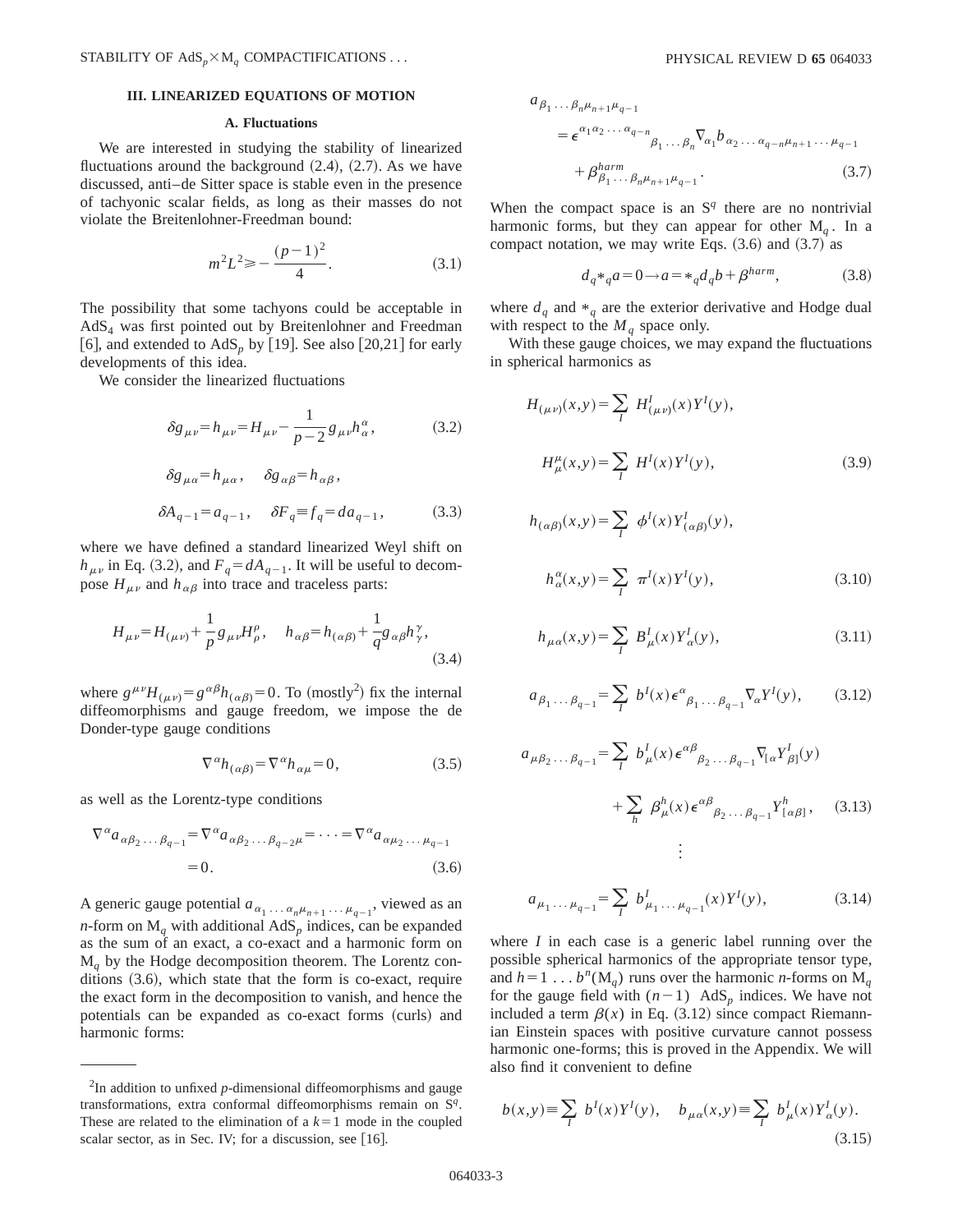### **B. Einstein equations and coupled form equations**

We now consider the Einstein equations to linear order in fluctuations, as well as the form equations that mix with the graviton; the uncoupled form equations will be treated in Sec. VII. We use the following notation:  $\Box_x \equiv g^{\mu\nu} \nabla_{\mu} \nabla_{\nu}$ ,  $\Box_y = g^{\alpha\beta}\nabla_\alpha\nabla_\beta$ , and max  $B_\mu = \Box_x B_\mu - \nabla^\nu\nabla_\mu B_\nu$  is the Maxwell operator acting on vectors on  $AdS_q$ . Additionally,  $\Delta_y$  $\equiv -(\overline{d}_q^{\dagger}d_q + d_qd_q^{\dagger})$  is the Laplacian<sup>3</sup> acting on differential forms on  $M_q$ ; for vectors, the explicit form is  $\Delta_y Y_\alpha$  $\equiv \Box_y Y_\alpha - R_\alpha^{\ \beta} Y_\beta$ . Further,  $f \cdot \epsilon \equiv f_{\alpha_1 \cdots \alpha_q} \epsilon^{\alpha_1 \cdots \alpha_q} / q!$ .

For convenience, we present the linearized Ricci tensor in our conventions:

$$
R_{MN}^{(1)} = -\frac{1}{2} [ (\Box_x + \Box_y) h_{MN} + \nabla_M \nabla_N h_P^P - \nabla_M \nabla^P h_{PN} - \nabla_N \nabla^P h_{PM} - 2R_{MPQN} h^{PQ} - R_M^P h_{NP} - R_N^P h_{MP} ].
$$
\n(3.16)

We employ Einstein's equations in their Ricci form,  $R_{MN}$  $=\overline{T}_{MN}$  with  $\overline{T}_{MN} = T_{MN} + g_{MN}T_{p}^{p}/(2-D)$ . For  $R_{\mu\nu}$  we find

$$
R_{\mu\nu}^{(1)} = -\frac{1}{2} \Bigg[ (\Box_x + \Box_y) \Bigg( H_{\mu\nu} - \frac{1}{p-2} g_{\mu\nu} h_y^{\gamma} \Bigg)
$$
  
+  $\nabla_{\mu} \nabla_{\nu} \Bigg( H_{\rho}^{\rho} - \frac{2}{p-2} h_y^{\gamma} \Bigg)$   
-  $\nabla_{\mu} \nabla^{\rho} \Bigg( H_{\rho\nu} - \frac{1}{p-2} g_{\rho\nu} h_y^{\gamma} \Bigg)$   
-  $\nabla_{\nu} \nabla^{\rho} \Bigg( H_{\rho\mu} - \frac{1}{p-2} g_{\rho\mu} h_y^{\gamma} \Bigg)$   
-  $2 R_{\mu\rho\sigma\nu} \Bigg( H^{\rho\sigma} - \frac{1}{p-2} g^{\rho\sigma} h_y^{\gamma} \Bigg)$   
-  $R_{\mu}^{\rho} \Bigg( H_{\rho\nu} - \frac{1}{p-2} g_{\rho\nu} h_y^{\gamma} \Bigg)$   
-  $R_{\nu}^{\rho} \Bigg( H_{\rho\mu} - \frac{1}{p-2} g_{\rho\mu} h_y^{\gamma} \Bigg)$ , (3.17)

which must be equal to

$$
\overline{T}_{\mu\nu}^{(1)} = -\frac{c^2(q-1)}{2(D-2)} h_{\mu\nu} - \frac{q(q-1)c^2}{2(D-2)q!} g_{\mu\nu}(-h^{\alpha\beta})
$$
\n
$$
\times \epsilon_{\alpha\gamma_2\cdots\gamma_q} \epsilon_{\beta}^{\gamma_2\cdots\gamma_q} - \frac{c(q-1)}{(D-2)} g_{\mu\nu}(f \cdot \epsilon),
$$
\n(3.18)

resulting in the equation

$$
-\frac{1}{2} [(\Box_x + \Box_y) H_{\mu\nu} + \nabla_\mu \nabla_\nu H^\rho_\rho - \nabla_\mu \nabla^\rho H_{\rho\nu} - \nabla_\nu \nabla^\rho H_{\rho\mu} \n- 2R_{\mu\rho\sigma\nu} H^{\rho\sigma} - R_\mu^{\ \rho} H_{\rho\nu} - R_\nu^{\ \rho} H_{\rho\mu}] \n+ \frac{1}{2(\rho - 2)} g_{\mu\nu} (\Box_x + \Box_y) h^\gamma_\gamma - \frac{(q - 1)^2}{(\rho - 2)R^2} g_{\mu\nu} h^\gamma_\gamma \n+ \frac{(q - 1)^2}{(\rho - 1)R^2} H_{\mu\nu} + \frac{q - 1}{D - 2} g_{\mu\nu} \Box_y cb = 0.
$$
\n(3.19)

For linearized  $R_{\mu\alpha}$ , we find

$$
R^{(1)}_{\mu\alpha} = -\frac{1}{2} \left[ \Box_x h_{\mu\alpha} - \nabla_\mu \nabla^\nu h_{\nu\alpha} - R_\mu^{\ \nu} h_{\nu\alpha} + \Box_y h_{\mu\alpha} - R_\alpha^{\ \beta} h_{\beta\mu} \right]
$$
\n
$$
(3.20)
$$
\n
$$
- \nabla_\alpha \nabla^\nu h_{\nu\mu} + \nabla_\mu \nabla_\alpha \left( H^\rho_\rho - \frac{2}{p-2} h^\gamma_\gamma \right) - \nabla_\mu \nabla^\beta h_{\beta\alpha} \, .
$$
\n
$$
(3.21)
$$

which is sourced by

$$
\overline{T}^{(1)}_{\mu\alpha} = \frac{c}{2(q-1)!} f_{\mu\beta_2\cdots\beta_q} \epsilon_{\alpha}^{\beta_2\cdots\beta_q} - \frac{c^2(q-1)}{2(D-2)} h_{\mu\alpha}
$$
\n(3.22)\n
$$
= \frac{c}{2} \nabla_{\mu} \nabla_{\alpha} b + \frac{c}{2} (\Box_y b_{\mu\alpha} - R_{\alpha}^{\beta} b_{\mu\beta}) - \frac{c^2(q-1)}{2(D-2)} h_{\mu\alpha}.
$$
\n(3.23)

For  $R_{\alpha\beta}$  we have

$$
R_{\alpha\beta}^{(1)} = -\frac{1}{2} \Bigg[ (\Box_x + \Box_y) h_{(\alpha\beta)} - 2R_{\alpha\gamma\delta\beta} h^{(\gamma\delta)} - R_{\alpha}{}^{\gamma} h_{(\gamma\beta)} - R_{\beta}{}^{\gamma} h_{(\gamma\alpha)} + \frac{1}{q} g_{\alpha\beta} (\Box_x + \Box_y) h_{\gamma}{}^{\gamma} - \left( \frac{2}{q} + \frac{2}{p-2} \right) \times \nabla_{\alpha} \nabla_{\beta} h_{\gamma}{}^{\gamma} + \nabla_{\alpha} \nabla_{\beta} H_{\mu}{}^{\mu} - \nabla_{\alpha} \nabla^{\mu} h_{\mu\beta} - \nabla_{\beta} \nabla^{\mu} h_{\mu\alpha} \Bigg],
$$
\n(3.24)

while on the right-hand side, we find

$$
\overline{T}_{\alpha\beta}^{(1)} = \frac{c}{2(q-1)!} (f_{\alpha\gamma_2\cdots\gamma_q} \epsilon_{\beta}^{\gamma_2\cdots\gamma_q} + f_{\beta\gamma_2\cdots\gamma_q} \epsilon_{\alpha}^{\gamma_2\cdots\gamma_q})
$$
\n
$$
+ \frac{c^2(q-1)}{2(q-1)!} (-h^{\gamma\delta}) \epsilon_{\alpha\gamma\theta_3\cdots\theta_q} \epsilon_{\beta\delta}^{\theta_3\cdots\theta_q}
$$
\n
$$
- \frac{c^2(q-1)}{2(D-2)} \left( h_{(\alpha\beta)} + \frac{1}{q} g_{\alpha\beta} h_{\gamma}^{\gamma} \right) - \frac{c(q-1)}{(D-2)} g_{\alpha\beta} (f \cdot \epsilon)
$$
\n
$$
- \frac{q(q-1)c^2}{2(D-2)q!} g_{\alpha\beta} (-h^{\gamma\delta}) \epsilon_{\gamma\theta_2\cdots\theta_q} \epsilon_{\delta}^{\theta_2\cdots\theta_q}
$$
\n
$$
= \frac{p-1}{D-2} g_{\alpha\beta} \Box_y cb + \frac{q-1}{R^2} h_{(\alpha\beta)} - \frac{(q-1)^2}{qR^2} g_{\alpha\beta} h_{\gamma}^{\gamma},
$$
\n(2.3.7)

<sup>&</sup>lt;sup>3</sup>The negative sign is standard in the Kaluza-Klein literature.  $(3.25)$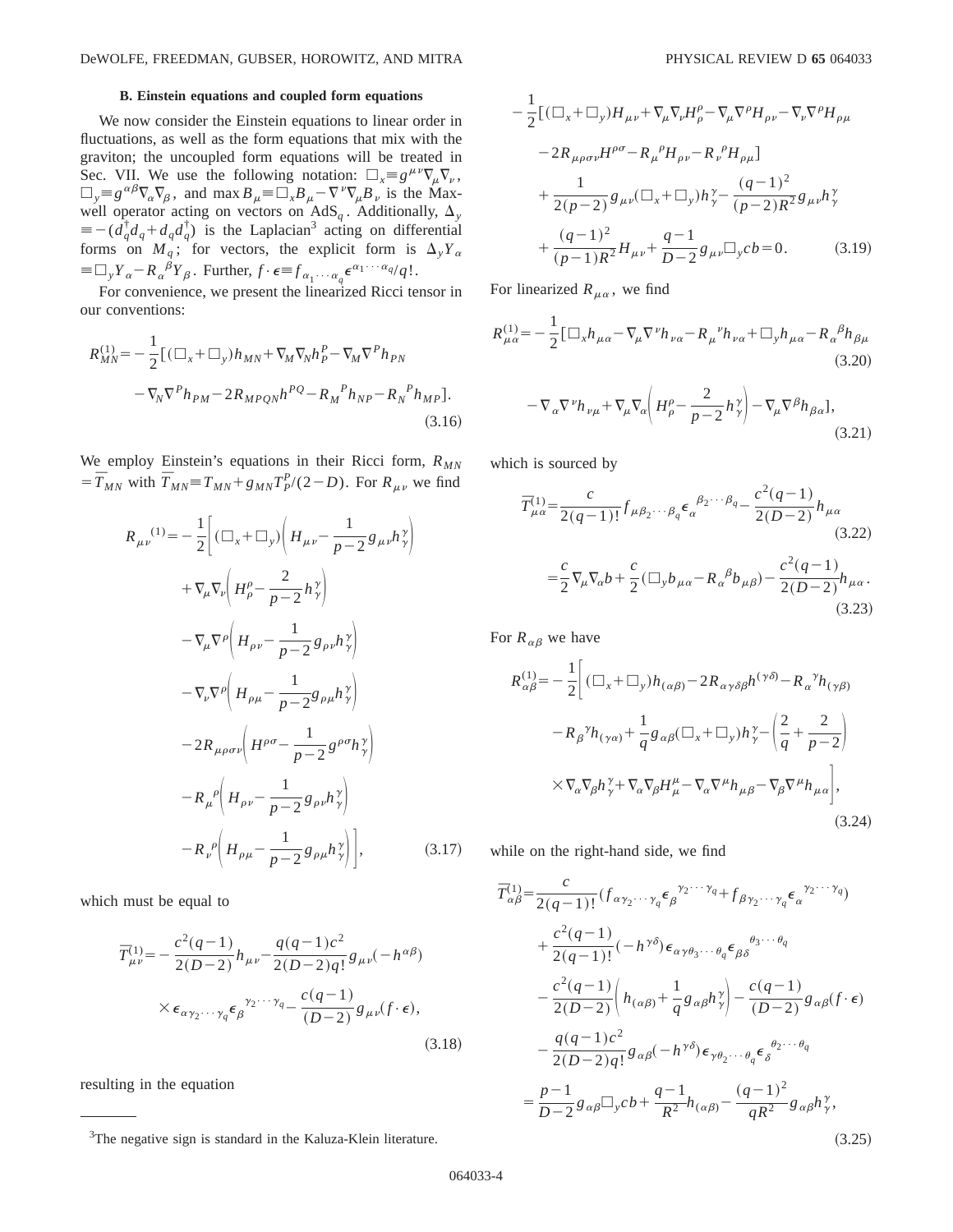where we have used  $(f \cdot \epsilon) = \Box_y b$  and  $f_{\alpha_1 \cdots \alpha_n}$  $=(f \cdot \epsilon) \epsilon_{\alpha_1 \cdots \alpha_q} = \epsilon_{\alpha_1 \cdots \alpha_q} \Box_y b.$ 

We see that the modes of the graviton mix with the form modes *b* and  $b<sub>\mu</sub>$ . To solve the coupled systems, we must consider certain form equations as well. From the  $\nabla^M F_{M\beta_2 \ldots \beta_q}$  equation,<sup>4</sup> we find the expression

$$
\nabla^{M} f_{M\beta_{2}\cdots\beta_{q}} - c g^{\mu\nu} \Gamma^{\gamma(1)}_{\mu\nu} \epsilon_{\gamma\beta_{2}\cdots\beta_{q}} - c g^{\gamma\delta} \Gamma^{\theta(1)}_{\gamma\delta} \epsilon_{\theta\beta_{2}\cdots\beta_{q}} -c (q-1) g^{\gamma\delta} \Gamma^{\theta(1)}_{\gamma\beta_{2}} \epsilon_{\delta\theta\beta_{3}\cdots\beta_{q}} = 0, \qquad (3.26)
$$

where we use the linearized Christoffel symbol,

$$
\Gamma_{MN}^{P(1)} = \frac{1}{2} (\nabla_M h_N^P + \nabla_N h_M^P - \nabla^P h_{MN}).
$$
 (3.27)

Contracting with the epsilon tensor on  $M_q$ , Eq.  $(3.26)$  becomes

$$
(q-1)!\left(\nabla_{\alpha}\left[(\Box_{x} + \Box_{y})b + \frac{c}{2}H^{\mu}_{\mu} - \frac{c(p-1)}{p-2}h^{\gamma}_{\gamma}\right] + \nabla^{\mu}[\Box_{y}b_{\mu\alpha} - R^{\beta}_{\alpha}b_{\mu\beta} - ch_{\mu\alpha}]\right) = 0.
$$
 (3.28)

Finally, from the  $\nabla^M F_{M\mu\beta_3 \ldots \beta_q}$  equation,

$$
\nabla^M f_{M\mu\beta_3\cdots\beta_q} - c g^{\gamma\alpha} \Gamma^{\delta(1)}_{\gamma\mu} \epsilon_{\alpha\delta\beta_3\cdots\beta_q} = 0, \qquad (3.29)
$$

which reduces to

$$
(q-2)!\left[\left(\Box_x + \Box_y - \frac{2(q-1)}{R^2}\right)\nabla_{[\alpha}b_{\beta]\mu} - \nabla^{\nu}\nabla_{\mu}\nabla_{[\alpha}b_{\beta]\nu}\n\right] \n- c\nabla_{[\alpha}B_{\beta]\mu} + 2R_{\alpha}^{\gamma}{}_{\beta}^{\delta}\nabla_{[\gamma}b_{\delta]\mu}\n\right] \n- (q-2)!D_{\beta_3}D^{\nu}a_{\mu\nu\beta_4\cdots\beta_q}\n\epsilon_{\alpha\beta}^{\beta_3\cdots\beta_q} \n+ (q-2)!(\Box_x\beta_{\mu} - \nabla^{\nu}\nabla_{\mu}\beta_{\nu}) = 0.
$$
\n(3.30)

We now expand these fields in spherical harmonics and collect like terms. Below we present the results, collecting related equations and indicating the origin of each expression as follows:  $(E1)$ ,  $(E2)$  and  $(E3)$  for the AdS, mixed and M<sub>*q*</sub> Einstein equations, and  $(F1)$  and  $(F2)$  for the form equations  $(3.28)$  and  $(3.30)$ , respectively.

Equations for the coupled scalars  $\pi^I$ ,  $b^I$ , and  $H^I$ :

(E3) 
$$
\left[ \left( \Box_x + \Box_y - \frac{2(q-1)^2}{R^2} \right) \pi^I \right] + \Box_y \left( H^I - \frac{2(D-2)}{q(p-2)} \pi^I \right) + \frac{2q(p-1)}{(D-2)} \Box_y cb^I \right] Y^I = 0,
$$
\n(3.31)

(E3) 
$$
\left(H^I - \frac{2(D-2)}{q(p-2)}\pi^I\right)\nabla_{(\alpha}\nabla_{\beta)}Y^I = 0
$$
, (3.32)

(F1) 
$$
\nabla_{\alpha} \left( \Box_{x} b^{I} + \Box_{y} b^{I} + \frac{c}{2} H^{I} - \frac{c(p-1)}{(p-2)} \pi^{I} \right) Y^{I} = 0.
$$
 (3.33)

Equations for coupled vectors  $b^I_\mu$ ,  $B^I_\mu$ :

(E2) 
$$
\left( \text{Max } B_{\mu}^{I} + \Delta_{y} B_{\mu}^{I} + \Delta_{y} cb_{\mu}^{I} - \frac{2(q-1)^{2}}{(p-1)R^{2}} b_{\mu}^{I} \right) Y_{\alpha}^{I} = 0,
$$
  
(3.34)  
(F2)  $\nabla_{[\alpha} (\text{Max } b_{\mu}^{I} + \Delta_{y} b_{\mu}^{I} - cB_{\mu}^{I}) Y_{\beta]}^{I} = 0,$  (3.35)

(F1) 
$$
(\nabla^{\mu} b_{\mu}^{I} \Delta_{y} - c \nabla^{\mu} B_{\mu}^{I}) Y_{\alpha}^{I} = 0,
$$
  
\n(3.36)  
\n(E3)  $(\nabla^{\mu} B_{\mu}^{I}) \nabla_{(\alpha} Y_{\beta}^{I}) = 0,$   
\n(3.37)

where Max is the Maxwell operator. Equations for symmetric tensors  $H_{\mu\nu}^I$ :

(E1) 
$$
\left(R_{\mu\nu}^{(1)}(H_{\rho\sigma}^{I}) - \frac{1}{2}\Box_{y}H_{\mu\nu}^{I} + \frac{(q-1)^{2}}{(p-1)R^{2}}H_{\mu\nu}^{I} + \frac{1}{2(p-2)}g_{\mu\nu}(\Box_{x} + \Box_{y})\pi^{I} - \frac{(q-1)^{2}}{(p-2)R^{2}}g_{\mu\nu}\pi^{I} + \frac{(q-1)}{(D-2)}g_{\mu\nu}\Box_{y}cb^{I}\right)Y^{I} = 0,
$$
\n(3.38)

$$
\begin{aligned} \text{(E2)} \quad & \bigg( -\nabla^{\nu} H_{\nu\mu}^{I} + \nabla_{\mu} H^{I} - \frac{(p+q-2)}{q(p-2)} \nabla_{\mu} \pi^{I} + \nabla_{\mu} c \, b^{I} \bigg) \nabla_{\alpha} Y^{I} \\ &= 0. \end{aligned} \tag{3.39}
$$

Note that in Eq. (3.38),  $R_{\mu\nu}^{(1)}$  is the linearized Ricci tensor for AdS<sub>p</sub> only, evaluated on the field  $H_{\rho\sigma}$ . Finally, there remain a few decoupled equations:

(E3) 
$$
[(\Box_x + \Box_y) \, \delta^{\gamma}_\alpha \delta^{\delta}_\beta - 2R_\alpha^{\gamma \delta} \, \delta] \phi^I Y^I_{(\gamma \delta)} = 0, \qquad (3.40)
$$

(F2) 
$$
(\text{Max } \beta^h_\mu) Y^h_{[\alpha\beta]} = 0,
$$
 (3.41)

$$
(F2) \quad (\nabla^{\nu} b_{\nu\mu}^I) \nabla_{[\alpha} \nabla_{\beta]} Y^I = 0. \quad (3.42)
$$

Notice that in passing from Eq.  $(3.30)$  to Eq.  $(3.35)$ , we commuted the  $\Box$  through the covariant derivative  $\nabla_{\alpha}$ , which not only produced precisely the Laplacian  $\Delta$ <sub>y</sub> acting on vectors, but also canceled all terms in Eq.  $(3.30)$  involving the Riemann tensor.

It is worth remarking that as a result, the properties of  $M_a$ enter into almost all these formulas only through the dimension *q* and the radius *R*. Consequently we will be able to treat these equations in a completely unified way, and prove that for generic  $AdS_p \times M_q$  backgrounds, all the corresponding modes satisfy the Breitenlohner-Freedman bound and cannot destabilize the background. The sole exception is the equation  $(3.40)$  for the scalars coming from graviton modes on the compact space, which explicitly involves the Riemann

<sup>&</sup>lt;sup>4</sup>One may avoid explicit manipulation of Christoffel symbols by linearizing the equivalent equation  $\partial_M \sqrt{-g} F^{MN_2 \cdots N_q} = 0$ .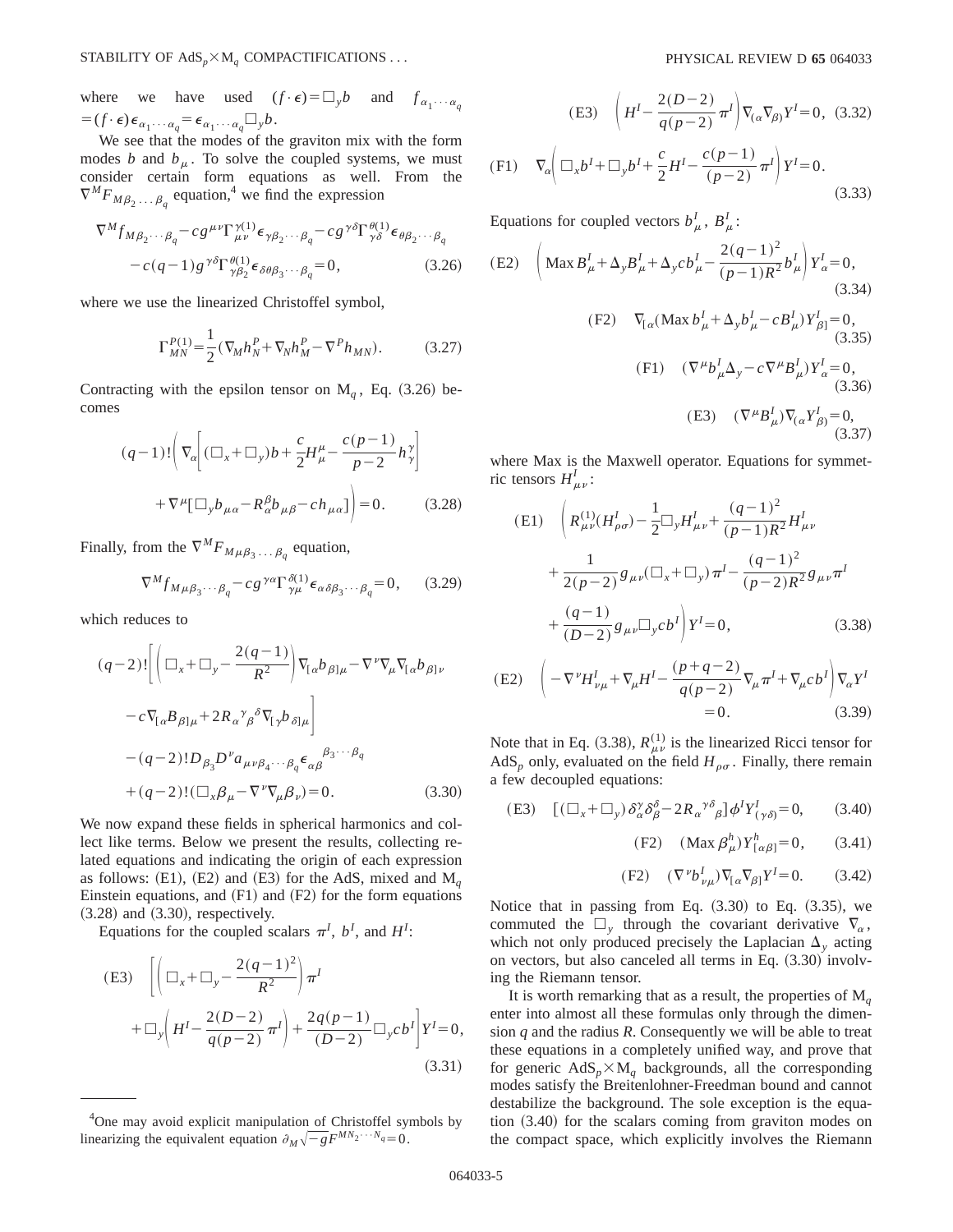tensor on  $M_q$ . There is thus no guarantee that the modes  $\phi^I$ will possess the uniform stability properties for different choices of  $M_a$ . Indeed, we will find that for  $M_a = S^q$  these modes are harmlessly positive mass for all *q*, while for any product  $M_q = M_n \times M_{q-n}$  with  $q \leq 9$  they contain an instability.

#### **IV. COUPLED SCALARS**

In this section, we consider the system of modes associated with the coupled scalars  $\pi^I$ ,  $b^I$ , and  $H^I$ , Eqs. (3.31),  $(3.32)$ , and  $(3.33)$ .

For certain low-lying scalar spherical harmonics *Y<sup>I</sup>* , some or all of their derivatives appearing in the equations of Sec. III B may vanish. Let us first treat the generic case where all derivatives of  $Y^I$  in Eqs.  $(3.31)$ ,  $(3.32)$ , and  $(3.33)$  are nonzero and hence the coefficients must vanish. Equation  $(3.32)$ then gives us a constraint which may be used to eliminate  $H<sup>I</sup>$ in favor of  $\pi^I$ . Substituting into Eq. (3.33), we find

$$
\left( (\Box_x + \Box_y) b^I - c \frac{(q-1)}{q} \pi^I \right) Y^I = 0, \tag{4.1}
$$

while the second term in parentheses vanishes in Eq.  $(3.31)$ . We obtain from Eqs.  $(3.31)$  and  $(4.1)$  the coupled system

$$
L^{2}\Box_{x}\left(\frac{b^{1}/c}{\pi^{l}}\right) = (p-1)^{2}\left(\begin{array}{cc} \frac{\lambda^{l}}{(q-1)^{2}} & \frac{R^{2}}{q(q-1)}\\ \frac{4q\lambda^{l}}{(q-1)R^{2}} & \frac{\lambda^{l}}{(q-1)^{2}}+2 \end{array}\right)
$$

$$
\times \left(\frac{b^{l}/c}{\pi^{l}}\right), \tag{4.2}
$$

where  $\Box_y Y^I = -\lambda^I Y^I / R^2$ ; that  $\lambda^I \ge 0$  is straightforward and is shown in the Appendix. On diagonalizing this matrix we obtain the mass spectrum

$$
m^{2}L^{2} = \frac{(p-1)^{2}}{(q-1)^{2}}[\lambda + (q-1)(q-1 \pm \sqrt{4\lambda + (q-1)^{2}})].
$$
\n(4.3)

We now wish to analyze the spectrum  $(4.3)$  to check stability. Extrema of Eq.  $(4.3)$  occur for

$$
1 \pm 2(q-1)(4\lambda + (q-1)^2)^{-1/2} = 0.
$$
 (4.4)

To satisfy Eq.  $(4.4)$  we must choose the negative sign, and we find a minimum at

$$
\lambda = \frac{3}{4}(q-1)^2.
$$
 (4.5)

Substituting into Eq.  $(4.3)$ , we find the elegant result that the minimum mass of the negative branch exactly saturates the Breitenlohner-Freedman bound independent of *p* and *q*:

$$
m_{min}^2 L^2 = -\frac{1}{4}(p-1)^2 = m_{BF}^2 L^2.
$$
 (4.6)

Since the positive branch leads to manifestly positive masses, we have proven there can be no unstable modes in this sector, at least for modes associated to generic spherical harmonics. We shall complete the proof by treating the special cases momentarily.

Although the spectrum  $(4.3)$  always saturates the BF bound as a smooth function of  $\lambda$ , there need not be physical states at the minimum, since only discrete values of  $\lambda$  appear for given  $M_a$ . If  $M_a = S^q$ , then the eigenvalues of the spherical harmonics are  $\lambda = k(k+q-1)$ , for integer  $k \ge 0$ , and the mass formulas for the two branches take on the form

$$
m_-^2 L^2 = \frac{(p-1)^2}{(q-1)^2} k(k-q+1),
$$
  

$$
m_+^2 L^2 = \frac{(p-1)^2}{(q-1)^2} [k+2(q-1)](k+q-1).
$$
 (4.7)

The minimum (4.5) occurs for S<sup>*q*</sup> at  $k=(q-1)/2$  in the minus branch. We notice that whenever *q* is odd, there will be a mode with precisely the Breitenlohner-Freedman mass, while for *q* even the lightest-mass states from this sector will appear just above the bound. This is consistent with what is already known about  $AdS_4 \times S^7$  and  $AdS_7 \times S^4$  [18,15,17].

Let us now examine the special cases. For  $k=1$  on  $S<sup>q</sup>$ ,  $\nabla_{(\alpha} \nabla_{\beta)} Y^I = 0$  and we cannot use Eq. (3.32); this only occurs for maximally symmetric spaces, and hence is not a concern for other  $M_q$ , where nonconstant  $Y^I$  can be treated as above. Following  $[17]$  we may deal with this in one of two ways: either using a residual gauge invariance to impose the constraint anyway, or explicitly evaluating the remaining equations and showing that one linear combination drops out. We shall do the latter; for a discussion of the former, see  $[16]$ .

We now consider Eq.  $(3.33)$  as a constraint to eliminate  $H^I$  in favor of  $\pi^I$  and  $b^I$ . The remaining equation (3.31) becomes

$$
\left(\Box_x + \frac{3q-2}{q}\Box_y - \frac{2(q-1)^2}{R^2}\right)\pi^I
$$
  
 
$$
-\frac{R^2(p-1)}{(q-1)(D-2)}\left(\Box_x + \Box_y - \frac{2q(q-1)}{R^2}\right)
$$
  
 
$$
\times \Box_y cb^I = 0.
$$
 (4.8)

In the case of the sphere,  $\Box_y = -q/R^2$  and we find an equation for a single mode,

$$
\left(\Box_x - \frac{q(2q-1)}{R^2}\right) \left(\pi^I + \frac{q(p-1)}{(q-1)(D-2)}cb^I\right) = 0,
$$
\n(4.9)

which has the same mass as one would obtain from naively substituting  $k=1$  into the positive branch of Eq.  $(4.7)$ .

For constant  $Y^I$  on any  $M_q$ , all derivatives of  $Y^I$  vanish and the only nontrivial equation is Eq.  $(3.31)$ , which reduces to

$$
\left(\Box_x - \frac{2(q-1)^2}{R^2}\right)\pi^I = 0,\tag{4.10}
$$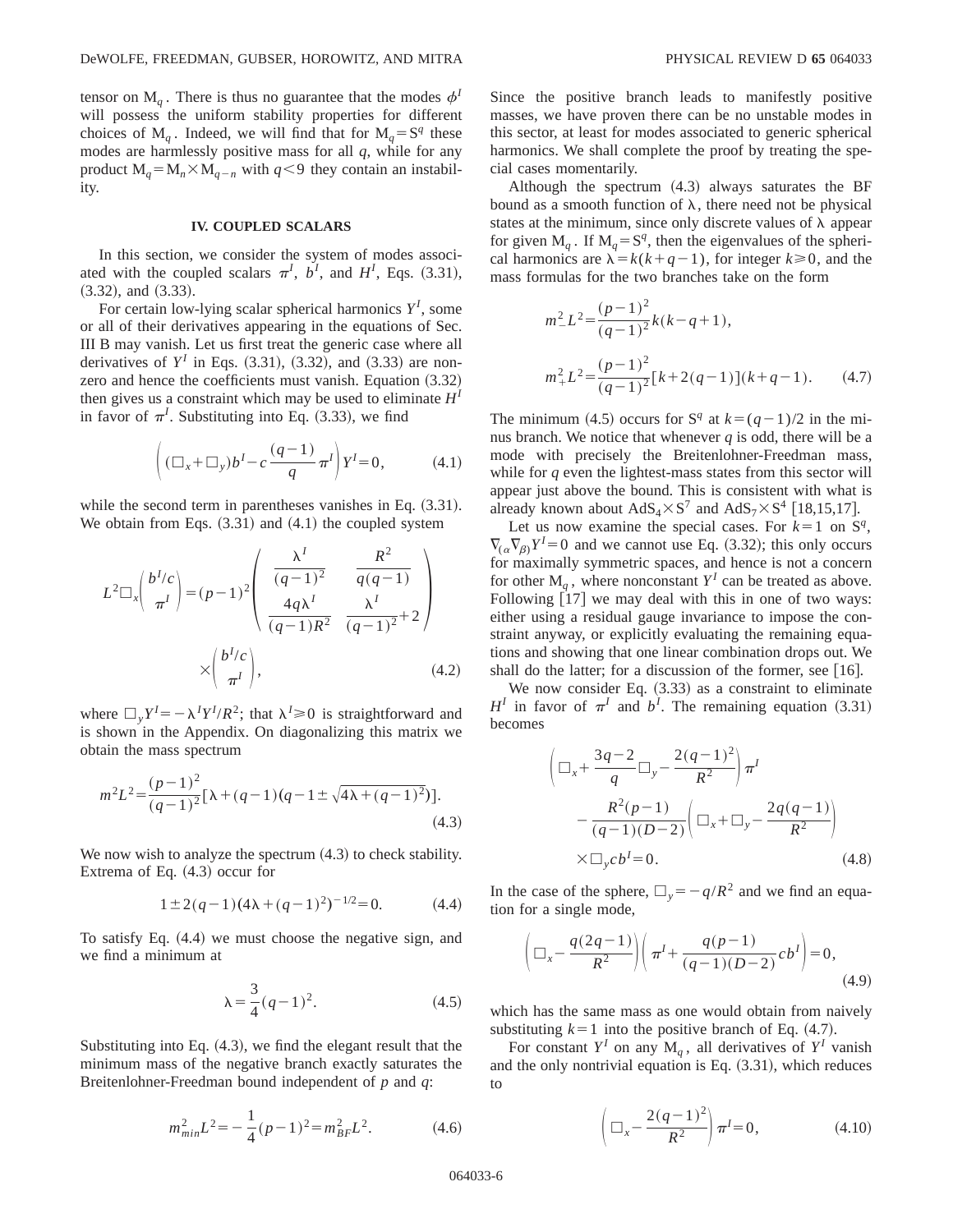where again the mass matches what one obtains by substituting  $k=\lambda=0$  into the positive branch of Eq. (4.3). Thus we learn that a proper treatment extends the positive branch of Eq.  $(4.3)$  down to  $k=0$ , while the negative branch truncates at  $k=2$  for  $S^q$  and  $k=1$  for other  $M_q$ .

The only remaining scalar fields associated to modes of the graviton are the  $\phi^I$ , which obey the uncoupled equation  $(3.40)$ . These shall turn out to be the modes that can threaten stability. We shall return to these in Sec. VIII.

# **V. COUPLED VECTORS**

We now consider the graviphoton  $B_\mu$  and the form mode  $b<sub>\mu</sub>$  with which it mixes. We expect to find a massless vector for each Killing vector on  $M_q$  as well as a tower of massive fields, and indeed this is what we obtain. An additional  $b<sup>2</sup>(M<sub>q</sub>)$  massless vectors arise from the gauge potential, where  $b^2(M_a)$  is the second Betti number.

The relevant equations are Eqs.  $(3.34)$ ,  $(3.35)$ ,  $(3.36)$ , and  $(3.37)$ . One readily sees that Eq.  $(3.36)$  can be obtained from the divergence of Eq.  $(3.35)$ . We obtain the following coupled system from Eqs.  $(3.34)$  and  $(3.35)$ :

$$
L^{2} \operatorname{Max}\left(\frac{cb_{\mu}^{I}}{B_{\mu}^{I}}\right) = (p-1)^{2} \left(\frac{\kappa^{I}}{(q-1)^{2}} - \frac{2(D-2)}{(p-1)(q-1)}\right)
$$

$$
\times \left(\frac{cb_{\mu}^{I}}{B_{\mu}^{I}}\right), \qquad (5.1)
$$

where  $\Delta_y Y^I_\alpha = -\kappa^I Y^I_\alpha / R^2$ . The masses that result are

$$
m^{2}L^{2} = \frac{(p-1)^{2}}{(q-1)^{2}}\kappa + (p-1)
$$

$$
\times \left(1 \pm \sqrt{1 + 2\frac{p-1}{(q-1)^{3}}(D-2)\kappa}\right).
$$
 (5.2)

On a general Einstein space, we may derive the bound  $\kappa^I$  $\geq 2(q-1)$ , with equality when  $Y^I_{\alpha}$  is a Killing vector, by considering  $\int d^q y \, S_{\alpha\beta} S^{\alpha\beta} \ge 0$  with  $S_{\alpha\beta} = \nabla_\alpha Y_\beta + \nabla_\beta Y_\alpha$  (see the Appendix). For these Killing modes, the masses on the negative branch of Eq.  $(5.2)$  vanish. Hence we do indeed find a massless vector for each isometry of the compact space  $M_q$ . For Killing modes (3.37) is trivially satisfied and does not constrain the vector fields.

The positive branch for  $\kappa=2(q-1)$  yields a positive mass, and one can show that for both branches  $(5.2)$  monotonically increases with  $\kappa$  for  $\kappa \ge 2(q-1)$ . Thus all vector modes are either massless or have positive mass. For the non-Killing modes  $(3.36)$  and  $(3.37)$  provide the usual divergence-free condition for massive vectors, while for the massive modes associated to the Killing vectors  $(3.36)$  accomplishes this by itself.

When the cohomology  $H^2(M_q)$  is nontrivial, harmonic 2-forms  $Y^h_{[\alpha\beta]}$  give rise to  $b^2(\mathbf{M}_q)$  additional massless vectors  $\beta_{\mu}^{h}$ , as we see from Eq. (3.41).

### **VI. GRAVITON AND TENSOR FIELDS**

We now establish the existence of the *p*-dimensional graviton and demonstrate the stability of the tower of massive symmetric two-index tensors. The graviton comes from the constant  $Y^I$  mode of Eq.  $(3.38)$ . Using Eq.  $(4.10)$ , this reduces to

$$
R^{(1)}_{\mu\nu}(H^I_{\rho\sigma}) + \frac{p-1}{L^2}H^I_{\mu\nu} = 0,
$$
\n(6.1)

which is the correct fluctuation equation for a linearized graviton in AdS*<sup>p</sup>* .

For generic  $Y^I$ , the trace and longitudinal parts of Eq.  $(3.38)$  are redundant given Eqs.  $(3.31)$ ,  $(3.32)$ ,  $(3.33)$ , and  $(3.39)$ , which express the trace and divergence of  $H_{\mu\nu}$  in terms of  $\pi$  and *b*. One can use these equations to reduce Eq.  $(3.38)$  to

$$
\left[ \left( \Box_x + \Box_y + \frac{2}{L^2} \right) H^I_{(\mu\nu)} - 2 \nabla_{(\mu} \nabla_{\nu)} c b^I \right] Y^I = 0. \quad (6.2)
$$

A massive tensor field of mass  $m^2$  is described by a field  $\phi_{(\mu\nu)}$  which satisfies the wave equation and transversality constraints

$$
(\Box_x - m^2) \varphi_{(\mu \nu)} = 0, \tag{6.3}
$$

$$
\nabla^{\mu} \varphi_{(\mu \nu)} = 0. \tag{6.4}
$$

To bring Eq. (6.2) to this form, we follow [17]. Define  $\phi_{(\mu\nu)}$ in terms of  $H_{(\mu\nu)}$  by

$$
H_{(\mu\nu)} = \phi_{(\mu\nu)} + \nabla_{(\mu}\nabla_{\nu)}(ub + v\,\pi),\tag{6.5}
$$

where *u* and *v* are constants which can be determined by the following procedure, which we outline without full detail. The first step is to substitute Eq.  $(6.5)$  into Eq.  $(6.2)$  and require that  $\phi_{(\mu\nu)}$  satisfy Eq. (6.3) with mass  $m_I^2 = \lambda^I/R^2$  $-2/L^2$ , where  $-\lambda^1/R^2$  is as usual the eigenvalue of  $\Box_y$  on  $Y<sup>I</sup>$ . The remaining terms are required to cancel which gives one condition to determine *u* and *v*. The second condition is obtained by applying  $\nabla^{\mu}$  to Eq. (6.5). The left side is expressed in terms of *b* and  $\pi$  using Eqs. (3.32) and (3.39), and one imposes Eq.  $(6.4)$ . After commuting covariant derivatives, one finds two scalar conditions. Both contain the term  $\Box_x(ub+v\pi)$  which may be eliminated between them. The constants  $u$  and  $v$  may then be obtained by requiring that coefficients of the independent fields  $b(x)$  and  $\pi(x)$  vanish. The results are

$$
u = \frac{2c(D-2)(p-2)}{(q-1)L^2 \left(\frac{\lambda^I}{R^2} - \frac{p-2}{L^2}\right)}
$$
(6.6)

$$
v = -\frac{D-2}{q(p-1)\left(\frac{\lambda^I}{R^2} - \frac{p-2}{L^2}\right)}.
$$
 (6.7)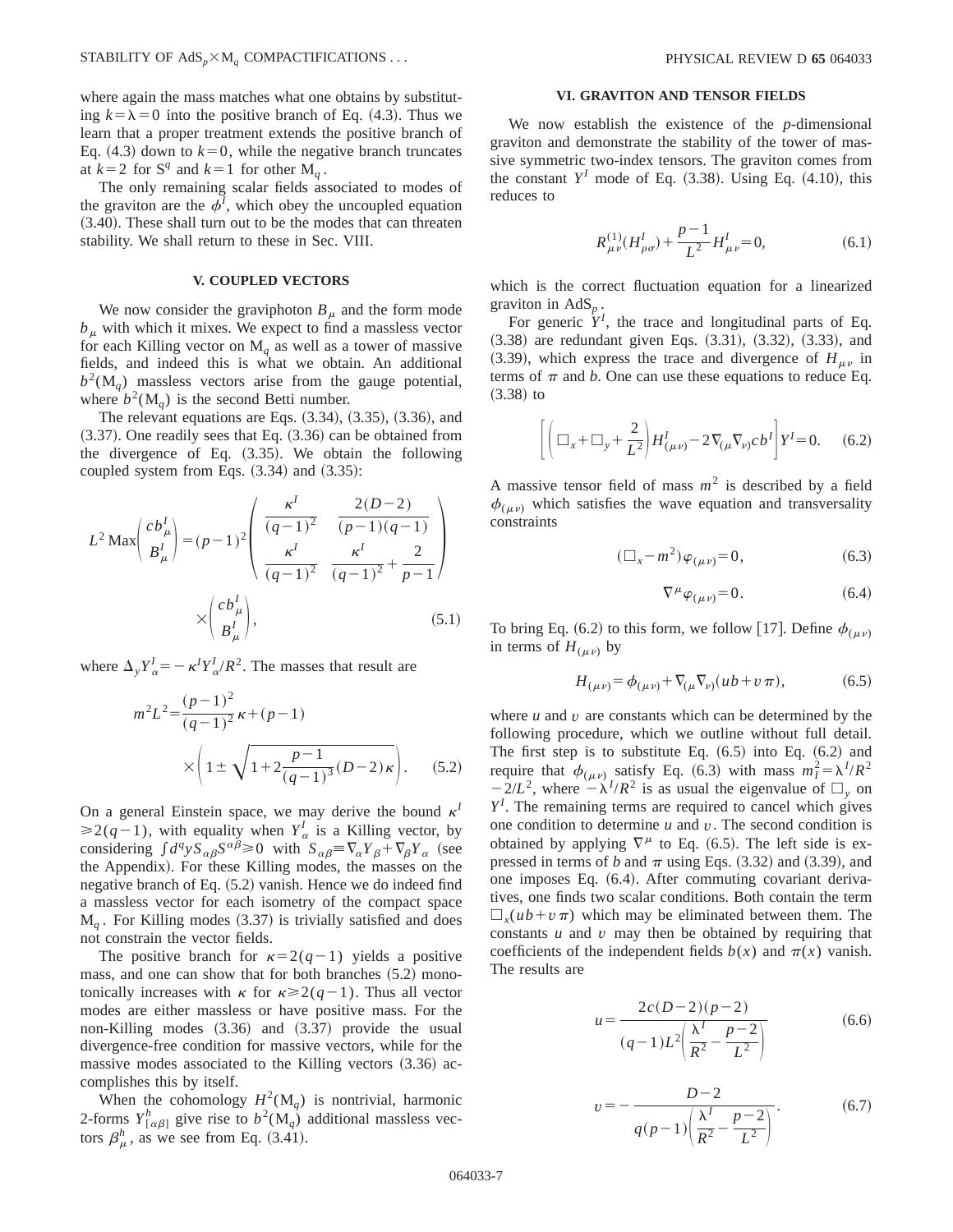Strictly speaking the argument above does not apply to the  $k=1$  graviton mode on S<sup>q</sup> since it uses the constraint (3.32) which no longer follows from the Einstein equations. The simplest way to extend the argument is to use the unfixed conformal diffeomorphisms discussed in  $[17]$  to impose the constraint for  $k=1$ . The argument then goes through unchanged.

The apparent tensor mass  $m<sub>I</sub><sup>2</sup>$  is not positive for all geometries  $AdS_p \times M_q$ . However [17] one can examine  $R_{\mu\nu}^{(1)}$  in Eq.  $(6.1)$  to see that the graviton itself has an apparent mass  $-2/L^2$ . When this is subtracted one sees that higher tensor modes have positive mass  $\lambda^I/R^2$ . These modes transform in unitary representations of the  $AdS<sub>p</sub>$  isometry group, and we have stability.

### **VII. UNCOUPLED FORM FLUCTUATIONS**

As we saw, the gauge potentials with zero and one indices on  $AdS<sub>p</sub>$  mix with the graviton scalars and vectors. The remaining form fields are decoupled. It is easiest to treat them using a differential form notation. Thanks to the gauge condition  $(3.8)$ , these may be written

$$
a(x,y) = \sum_{I} b^{I}(x) *_{q} d_{q} Y^{I}(y) + \sum_{h} \beta^{h}(x) Y^{h}(y). (7.1)
$$

The linearized equation of motion is simply

$$
d * da = 0. \tag{7.2}
$$

Consider first the form  $Y^I(y)$  with  $n \ge 2$  indices on  $M_q$ ; the field  $b^I$  then has *n* indices on AdS<sub>p</sub>. Evaluating Eq. (7.2) and using the identities  $*(A_m(x)B_n(y))$  $= (-1)^{n(p-m)} *_{p}(A_m) *_{q}(B_n)$  and  $d *_{q} Y^{I} = 0$ , we arrive at the equations

$$
(d_p *_{p} d_{p} b^{I}) d_{q} Y^{I} + (-1)^{n^{2}} (*_{p} b^{I}) d_{q} \Delta_{y} Y^{I} = 0, \quad (7.3)
$$

$$
(d_p *_{p} b^{I}) \Delta_{y} Y^{I} = 0.
$$
 (7.4)

Equation  $(7.4)$  already appeared for the form with 2 indices on  $AdS_p$  as Eq.  $(3.42)$ . It follows from Eq.  $(7.4)$  that Eq.  $(7.3)$  reduces to

$$
\left(\Delta_x - \frac{\kappa^I}{R^2}\right) b^I = 0,\tag{7.5}
$$

where  $\Delta_x$  is the Laplacian on AdS<sub>*p*</sub> and  $\Delta_y Y^I = -\kappa^I Y^I/R^2$  is the eigenvalue of the Laplacian on  $M_q$ , as before. Thus these are standard positive-mass modes resulting from the dimensional reduction.

The harmonic modes are even simpler; we find

$$
(d_p \ast_p \beta^h) Y^h = 0. \tag{7.6}
$$

Thus we have a massless form of appropriate rank for each cohomology class, as expected.

One potential modification of the action  $(2.1)$  is the addition of a Chern-Simons (CS) term

$$
\Delta S \sim \int A_{q-1} \wedge (F_q)^n, \tag{7.7}
$$

where the wedge product is understood. Naturally, this is only possible when *q* is even, and when an integer *n* satisfying  $nq = p+1$  can be found. (For  $p=23$ ,  $q=4$ , one may add a CS term with  $n=6$ .) Notice that such a term breaks the duality symmetry between a theory with  $F_q$ , which we have used, and a dual  $F_p$ ; results for the rest of this paper would be identical had we used  $F_p$ , but not in this instance. The modified action  $(7.7)$  leaves Einstein's equations unchanged, and modifies the form equation to

$$
d * F_q = \gamma (F_q)^n, \tag{7.8}
$$

for some constant  $\gamma$ . In supersymmetric theories like 11dimensional supergravity, the constant  $\gamma$  is fixed by supersymmetry. Absent supersymmetry or some other guiding principle, there is no preferred choice of  $\gamma$ . For  $n \ge 2$  our solution (2.4), (2.7) is still valid since  $F_q \wedge F_q$  vanishes. (For  $n=1$ , on the other hand, the Freund-Rubin background is not a solution.) Because  $F_q \wedge F_q$  vanishes, Eq. (7.8) will begin to differ from Eq.  $(2.3)$  only at the  $n-1$  order in perturbations. Hence, our linearized analysis will only be affected if  $n=2$ . Furthermore, for  $f_q \wedge F_q$  to be nonzero, the fluctuation  $f_q$ must be polarized entirely along AdS*<sup>p</sup>* . Hence, the addition of the term  $(7.7)$  can affect our analysis for only the single mode  $(3.14)$ . We find the equation

$$
(\Delta_x + \Delta_y - 2c\,\gamma \ast_p d_p) b^I Y^I = 0. \tag{7.9}
$$

We notice that  $(*_p d_p)^2 = \Delta_x$  [for dimensions where Eq. (7.7) is possible]. We can thus factorize Eq.  $(7.9)$  into

$$
(*_{p}d_{p} + m_{1})(*_{p}d_{p} + m_{2})b^{T}Y^{T} = 0,
$$
\n
$$
m_{1} + m_{2} = -2c\gamma, \quad m_{1}m_{2} = -\kappa/R^{2},
$$
\n(7.10)

with the solution

$$
m_1 = -c\,\gamma + \sqrt{c^2\,\gamma^2 + \frac{\kappa}{R^2}}, \quad m_2 = -c\,\gamma - \sqrt{c^2\,\gamma^2 + \frac{\kappa}{R^2}}.
$$
\n(7.11)

There will be two towers, one annihilated by each of the factors in Eq.  $(7.10)$ . The second-order equations are

$$
(\Delta_x - m_i^2)b^I Y^I = 0, \tag{7.12}
$$

for  $i=1,2$ , and we see that  $m_i^2$  are non-tachyonic masses regardless of  $\gamma$ .

# **VIII. METRIC PERTURBATIONS ON M***<sup>q</sup>* **AND STABILITY**

All the modes we have considered thus far have masses within the bounds for stability; moreover, we were able to show this for  $AdS_p \times M_q$  where  $M_q$  is an arbitrary *q*-dimensional Einstein manifold. The only fields we have not considered as yet come from the traceless modes of the graviton on  $M_a$ , and satisfy Eq.  $(3.40)$ , which we repeat here: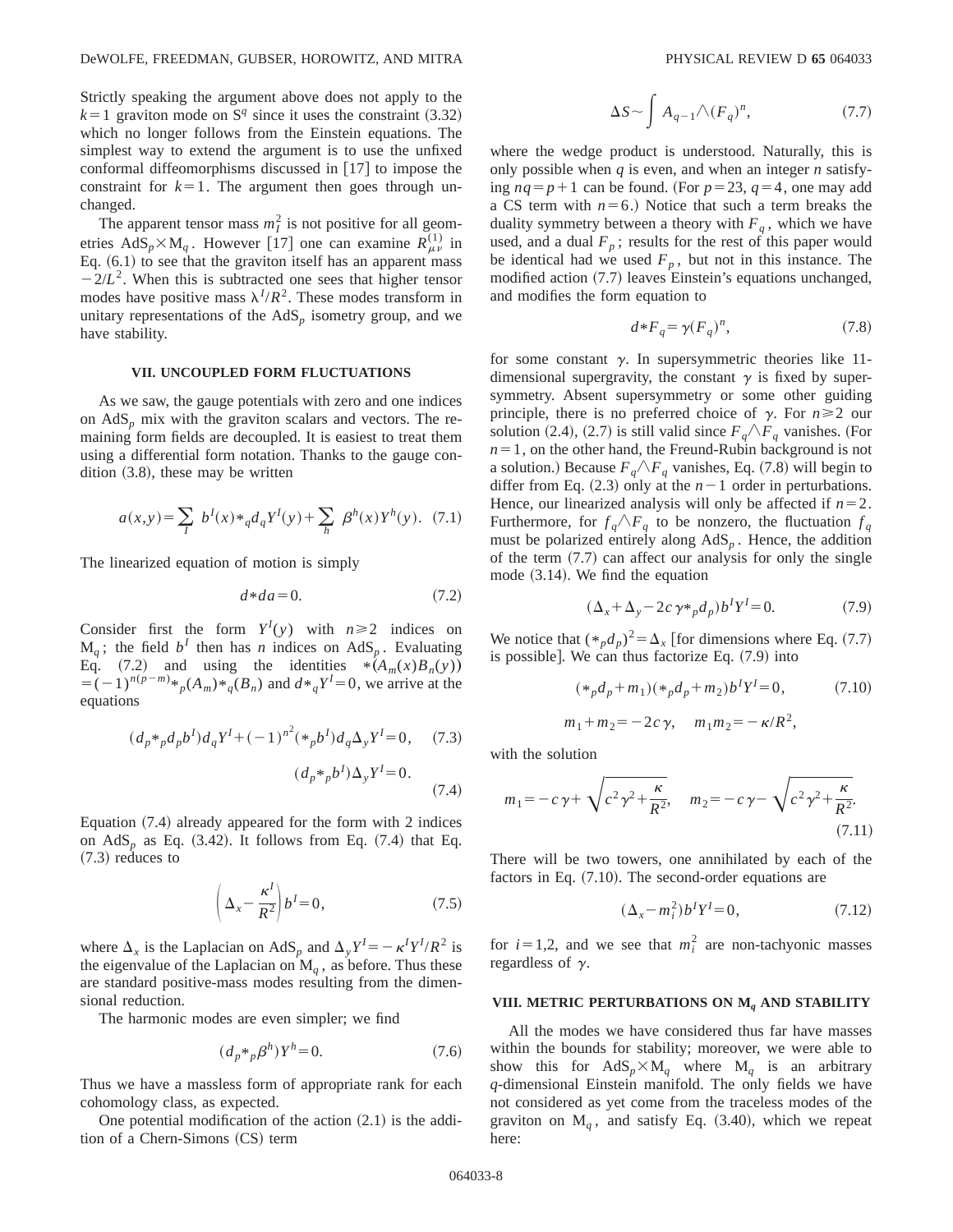STABILITY OF  $AdS_p \times M_q$  COMPACTIFICATIONS  $\dots$  **PHYSICAL REVIEW D 65** 064033

$$
[(\Box_x + \Box_y) \, \delta^\gamma_\alpha \delta^\delta_\beta - 2R_\alpha^{\ \gamma \delta}{}_\beta] \phi^I Y^I_{(\gamma \delta)} = 0. \tag{8.1}
$$

It is possible to rewrite Eq.  $(8.1)$  in terms of the Lichnerowicz operator  $\Delta_L$  and the Ricci tensor:

$$
\left[\Box_x + \Delta_L + \frac{2(q-1)}{R^2}\right] \phi^I Y^I_{(\alpha\beta)} = 0,\tag{8.2}
$$

but since  $\Delta_L$  does not obey a universal inequality as  $\Box_{v}$  and  $\Delta$ <sub>y</sub> do, this form is not as useful. The presence of the Riemann tensor indicates that Eq.  $(8.1)$  can have different properties depending on the particular choice of  $M_a$ . We give two examples, the sphere  $M_q = S^q$  and a product space  $M_q$  $= M_n \times M_{n-n}$ , and show that the former contains only stable modes while the latter possesses an instability for  $q < 9$ .

For  $M_q = S^q$ , the Riemann tensor has the maximally symmetric form  $R_{\alpha\beta\gamma\delta} = (g_{\alpha\gamma}g_{\beta\delta} - g_{\alpha\delta}g_{\beta\gamma})/R^2$ . Equation (8.1) reduces to

$$
\left[ (\Box_x + \Box_y) - \frac{2}{R^2} \right] \phi^I Y^I_{(\alpha \beta)} = 0. \tag{8.3}
$$

All these modes are manifestly positive-mass. We thus complete our demonstration of the stability of the  $AdS_n \times S^q$ background for all *p* and *q*.

In [8] and [9] it was pointed out that  $AdS_4 \times M_n \times M_{7-n}$ and  $AdS_7\times S^2\times S^2$ , respectively, were unstable to a perturbation in which one compact space becomes uniformly larger and the other smaller keeping the total volume fixed. We now generalize this to an arbitrary product of Einstein spaces  $M_a = M_n \times M_{a-n}$  with  $n \ge 2$ . Let *a*,*b* denote indices on  $M_n$ and  $i, j$  denote indices on  $M_{q-n}$ . If the radii of the spaces are  $R_1$  and  $R_2$ , requiring that the total compact space is also Einstein imposes the relation

$$
\frac{n-1}{R_1^2} = \frac{q-n-1}{R_2^2} = \frac{q-1}{R^2}.
$$
 (8.4)

Consider now the mode

$$
h_{ab} = \frac{1}{n} g_{ab} \phi(x), \quad h_{ij} = -\frac{1}{q-n} g_{ij} \phi(x), \quad (8.5)
$$

which satisfies  $h_{\alpha}^{\alpha}=0$  as well as the gauge condition (3.5) and therefore obeys Eq.  $(8.1)$ . This perturbation increases the radius of one of the Einstein spaces and decreases the radius of the other keeping the total volume constant (to first order). Evaluating Eq.  $(8.1)$ , we find

$$
\left[\Box_x + \frac{2(q-1)}{R^2}\right]\phi^I = 0.
$$
\n(8.6)

Thus this mode has the mass

$$
m^{2}L^{2} = -\frac{2(p-1)^{2}}{(q-1)} = \frac{8}{q-1}m_{BF}^{2}L^{2}.
$$
 (8.7)

Consequently the Breitenlohner-Freedman bound  $(3.1)$  is violated for  $q<9$ . This result is independent of  $p$ , and depends on the internal space only in that it is a product of Einstein spaces that is itself Einstein with total dimension *q*; in particular the relative dimension of the spaces is irrelevant.

One may wonder about other fluctuations obeying Eq.  $(8.1)$ , and whether they may place even more stringent constraints on the requirements for stability. The field  $(8.5)$  is the lowest in a tower of modes that are traces on each individual space in the product, but traceless overall. Higher excitations will have more positive masses from the  $\Box$ , term. The remaining modes are traceless on each  $M_n$  and  $M_{q-n}$ , namely  $h_{(ab)}$ ,  $h_{(ij)}$ , and  $h_{ai}$ . For  $h_{ai}$  we find the universal result

$$
(\Box_x + \Box_y)h_{ai} = 0,\t\t(8.8)
$$

which is obviously stable, while for either of the other two we have effectively a copy of Eq.  $(8.1)$  but involving the Riemann tensor of just one of the spaces in the product

$$
[(\Box_x + \Box_y) \delta_a^c \delta_b^d - 2R_a^{cd}{}_{b}]h_{(cd)} = 0 \qquad (8.9)
$$

and similar for  $h_{(ii)}$ . This obviously depends on the details of  $M_n$ . One observation we can make is that if  $M_n$  itself is a product (and so the original compact space  $M_q$  is a product of three or more manifolds), a mode analogous to Eq.  $(8.5)$ will have a mass  $m^2 = 2(n-1)/R_1^2 = 2(q-1)/R^2$ , where the last equality comes from Eq.  $(8.4)$ , and thus will be unstable precisely when Eq.  $(8.5)$  is; and hence no new instability automatically arises for products of three or more spaces beyond that already generically present for a product of two.

### **IX. AdS4 VACUA OF MASSIVE TYPE IIA**

Massive type IIA supergravity has  $AdS_4 \times M_6$  vacua [13] which are non-supersymmetric and whose stability, to our knowledge, has never been investigated. $5$  Even the existence of these solutions is non-trivial, since there is a potential term for the dilaton which pushes it toward weak coupling. What makes  $AdS_4 \times M_6$  vacua possible is that a uniform RR field strength,  $F_4$  or  $F_6$  according to taste, pushes the dilaton toward strong coupling, and there is an extremum of this total potential where the dilaton can be constant.

The extremum is in fact a maximum, but it does not make sense to ask whether second derivative of the total dilaton potential alone satisfies the BF bound, because the dilaton couples non-trivially to the form and to the graviton. This mixing means that the coupled scalars sector requires a more intricate analysis than before. The result will be that the apparent *s*-wave tachyon coming from a naive analysis of the dilaton potential is completely erased (effectively, it is a gauge artifact), but for  $S^6$  there is a *d*-wave and an *f*-wave mode which violates the BF bound, rendering this vacuum

<sup>&</sup>lt;sup>5</sup>There is also a *supersymmetric* (and necessarily stable) vacuum which is a fibration of  $AdS_6$  over  $S^4$  with a non-trivial dilaton. It is the near-horizon geometry of the D4-D8 system  $[23]$ . It would be interesting to explore the properties of this background as well as generalizations of it where  $S<sup>4</sup>$  is replaced by other manifolds, but we will not do so here.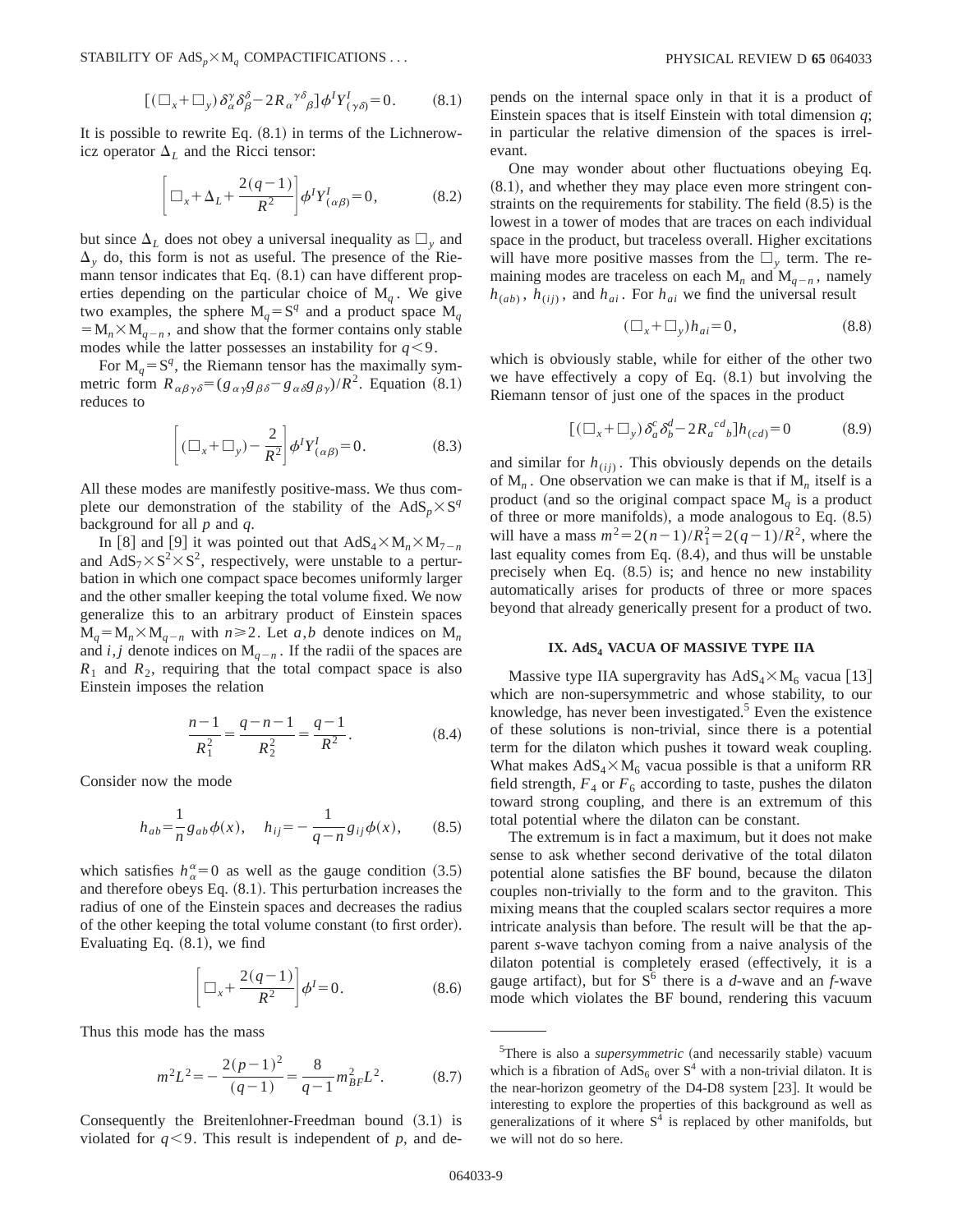unstable! To our knowledge, this is the first time that a product of AdS and a round sphere is unstable. We also show that for  $M_6 = S^n \times S^{6-n}$  the BF bound is violated within the coupled scalar sector, as well as having the same purely gravitational instability found earlier, where one factor shrinks while the other grows.

The remaining modes, outside the coupled scalar sector, satisfy the same equations as in the generic  $AdS_p \times M_q$  systems we already considered. Thus the traceless graviton on  $M<sub>6</sub>$  joins the coupled scalars as a possible source of instability. We do not analyze other Einstein manifolds  $M_6$  explicitly, but we provide the tools needed for such an analysis. It is still possible that there exist stable  $AdS_4 \times M_6$  vacua.

To make the discussion similar to our previous analysis, let us express the action for massive type IIA in terms of a six-form field strength, which is essentially the Hodge dual of the usual four-form:

$$
S = \frac{1}{2\kappa^2} \int d^{10}x \sqrt{g} \left[ R - \frac{1}{2} (\partial \phi)^2 - \frac{1}{2} \xi^2 F_6^2 \right]
$$

$$
- \frac{m^2}{8} \xi^{-10} \right] \text{ where } \xi = e^{-\phi/4}, \qquad (9.1)
$$

and we include a 1/6! in the definition of  $F_6^2$ , as in [24]. We also include a factor of  $1/q!$  in the inner product of forms,  $\omega_q \cdot \tilde{\omega}_q$ . The equations of motion are

$$
R_{MN} = \frac{m^2}{64} \xi^{-10} g_{MN}
$$
  
+  $\frac{1}{2} \partial_M \phi \partial_N \phi + \frac{\xi^2}{2 \times 5!}$   
 $\times F_{MP_1P_2P_3P_4P_5} F_N^{P_1P_2P_3P_4P_5}$   
-  $\frac{5}{16} \xi^2 g_{MN} F_6^2$ ,  

$$
\Box \phi - \frac{5}{16} m^2 \xi^{-10} + \frac{\xi^2}{4} F_6^2 = 0,
$$
 (9.2)  
 $d * \xi^2 F_6 = 0,$ 

and there is an AdS<sub>4</sub> $\times$ M<sub>6</sub> background with  $\phi$ =0,  $F_6$  $= c \text{vol}_{M_6}$ . We readily derive the relations

$$
c^2 = F_6^2 = \frac{5}{4}m^2 = \frac{10}{L^2} = \frac{25}{R^2},
$$
\n(9.3)

where *L* is the radius of curvature of AdS<sub>4</sub>, such that  $R_{\mu\nu}$  $=-(3/L^2)g_{\mu\nu}$ , and *R* is the radius of curvature of M<sub>6</sub>, such that  $R_{\alpha\beta} = (5/R^2)g_{\alpha\beta}$ .

Just as for  $AdS_p \times M_q$ , we wish to linearize around the background to obtain the mass spectrum. For the coupled scalar sector, we wish to focus on perturbations of the form  $g_{MN} \rightarrow g_{MN} + h_{MN}$  with  $h_{\mu\nu} = \frac{1}{4} g_{\mu\nu} h_{\lambda}^{\lambda}$  and  $h_{\alpha\beta} = \frac{1}{6} g_{\alpha\beta} h_{\gamma}^{\gamma}$ . Also let  $\delta \phi$  be the perturbation in  $\phi$  and let  $f_6$  be the perturbation in  $F_6$ , where, as before, we write

$$
h_{\alpha}^{\alpha} = \pi
$$
,  $f_6 = da_5$ , where  $a_5 = *_{6}db$ . (9.4)

The algebraic relation  $h^{\mu}_{\mu} + h^{\alpha}_{\alpha} = \frac{1}{3} h^{\alpha}_{\alpha}$  follows from the symmetric traceless part of the Einstein equations, as before. It is now possible to derive coupled second order equations relating  $\delta\phi$ , *b*, and  $\pi$  from the variations of the  $R_{\alpha}^{\alpha}$  Einstein equation, the scalar equation, and the form equation, using the algebraic relation when needed to eliminate  $h^{\mu}_{\mu}$  in favor of  $h_{\alpha}^{\alpha}$ . We use a form notation in this section for convenience.

The  $R^{\alpha}_{\alpha}$  equation is

$$
R_{\alpha}^{\alpha} = \frac{3}{4L^2} \xi^{-10} + \frac{9}{8} \xi^2 F_6^2 + \frac{1}{2} \partial^{\alpha} \phi \partial_{\alpha} \phi.
$$
 (9.5)

Using Eqs.  $(3.16)$ ,  $(9.3)$ , and  $(9.4)$ , we find

$$
\delta R_{\alpha}^{\alpha} = -\frac{2}{L^2} h_{\alpha}^{\alpha} - \frac{1}{2} (\Box_x + \Box_y) h_{\alpha}^{\alpha} - \frac{1}{2} \Box_y (h_{\mu}^{\mu} + h_{\alpha}^{\alpha}) + \frac{1}{6} \Box_y h_{\alpha}^{\alpha}
$$

$$
= -\frac{15}{4L^2} \delta \phi + \frac{9}{4} c \Box_y b - \frac{45}{4L^2} h_{\alpha}^{\alpha}, \tag{9.6}
$$

where we have used the fact that  $\Box_v = *_{6}d *_{6}d$  acting on *b*. The algebraic relation allows us to simplify this to

$$
(\Box_x + \Box_y)\pi - \frac{37}{2L^2}\pi - \frac{15}{2L^2}\delta\phi + \frac{9}{2}c\Box_y b = 0. \quad (9.7)
$$

For the scalar, the equation of motion is

$$
\Box \phi - \frac{5}{2L^2} \xi^{-10} + \frac{\xi^2}{4} F_6^2 = 0.
$$
 (9.8)

Linear variation around the background gives

$$
(\Box_x + \Box_y) \delta\phi - \frac{25}{4L^2} \delta\phi - \frac{1}{8} \delta\phi F_6^2 + \frac{1}{2} F_6 \cdot f_6
$$

$$
-\frac{1}{4} h^{\alpha\beta} F_{\alpha\gamma_1 \dots \gamma_5} F_{\beta}^{\gamma_1 \dots \gamma_5} \frac{1}{5!} = 0, \tag{9.9}
$$

which upon simplification and use of  $F_6 \cdot f_6 = c \square_{\nu} b$  becomes

$$
(\Box_x + \Box_y) \, \delta \phi - \frac{15}{2L^2} \, \delta \phi + \frac{1}{2} c \Box_y b - \frac{5}{2L^2} \, \pi = 0. \tag{9.10}
$$

The variation of the form equation is

$$
d(\delta^*)F_6 - d*\frac{1}{2}\delta\phi F_6 + d*f_6 = 0,\tag{9.11}
$$

where  $\delta^*$  indicates the variation in the Hodge dual. After some algebra this becomes

$$
\frac{c}{2}d(h_{\mu}^{\mu}-h_{\alpha}^{\alpha}-\delta\phi)\wedge \text{vol}_{4}+d(\square_{x}+\square_{y})b\wedge \text{vol}_{4}=0,
$$
\n(9.12)

and so, using the algebraic relation, we obtain

$$
(\Box_x + \Box_y) b - \frac{5c}{6} \pi - \frac{c}{2} \delta \phi = 0.
$$
 (9.13)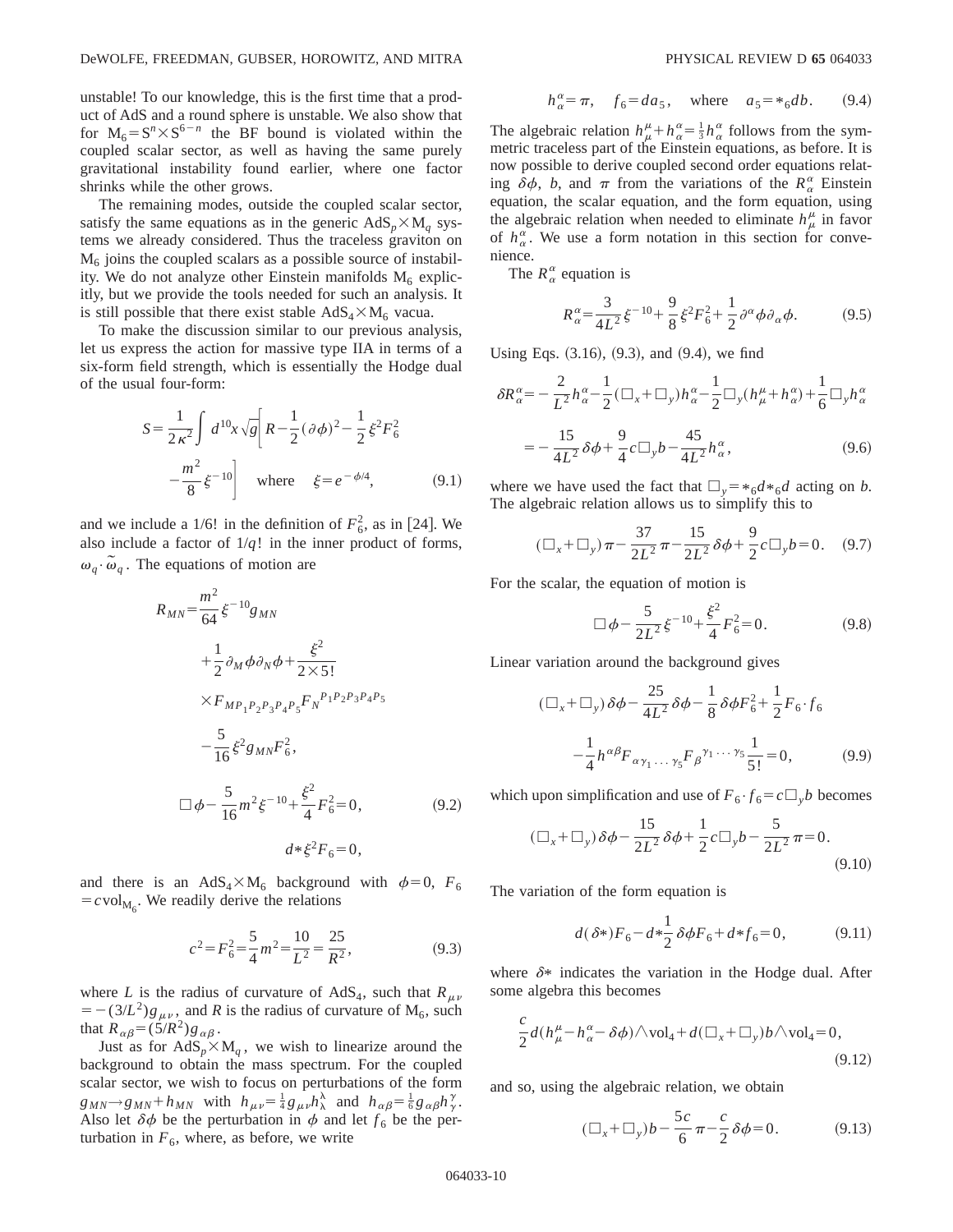Gathering everything together, setting  $b = cL^2B$  for convenience, and recalling that  $c^2 = 10/L^2$ , one obtains the following system of equations:

$$
(\Box_x + \Box_y)B - \frac{5}{6L^2}\pi - \frac{1}{2L^2}\delta\phi = 0
$$
  

$$
(\Box_x + \Box_y)\pi - \frac{37}{2L^2}\pi - \frac{15}{2L^2}\delta\phi + 45\Box_y B = 0
$$
 (9.14)

$$
(\Box_x + \Box_y)\,\delta\phi - \frac{5}{2L^2}\,\pi - \frac{15}{2L^2}\,\delta\phi + 5\Box_y B = 0.
$$

This results in

$$
L^{2}\Box_{x}\left(\begin{array}{c}B\\ \pi\\ \delta\phi\end{array}\right)=\left(\begin{array}{ccc} \frac{2}{5}\lambda & \frac{5}{6} & \frac{1}{2} \\ 18\lambda & \frac{2}{5}\lambda+\frac{37}{2} & \frac{15}{2} \\ 2\lambda & \frac{5}{2} & \frac{2}{5}\lambda+\frac{15}{2} \end{array}\right)\left(\begin{array}{c}B\\ \pi\\ \delta\phi\end{array}\right),\tag{9.15}
$$

where as before  $-R^2\Box_y Y^I = \lambda Y^I$ . We find the mass eigenvalues

$$
m^{2}L^{2} = \frac{2}{5}\lambda + 6, \quad \frac{2}{5}\lambda + 10 + 2\sqrt{25 + 4\lambda},
$$
  
and 
$$
\frac{2}{5}\lambda + 10 - 2\sqrt{25 + 4\lambda}.
$$
 (9.16)

The Breitenlohner-Freedman bound for  $p=4$  is  $m^2L^2 \ge 0$  $-9/4$ . We see that the first two towers in Eq.  $(9.16)$  are harmless (in fact they are not even tachyonic), but the third tower will violate the BF bound if some value of  $\lambda$  falls in the interval

$$
\lambda_{\text{unstable}} \in \left(\frac{155}{8} - 5\sqrt{\frac{5}{2}}, \frac{155}{8} + 5\sqrt{\frac{5}{2}}\right) \approx (11.47, 27.28). \tag{9.17}
$$

For S<sup>6</sup>, we have  $\lambda = k(k+5)$ , for which  $k=2,3$  gives values in the interval  $(9.17)$ . Thus for both  $d$ - and  $f$ -waves, the eigen-combinations of *B*,  $\pi$ , and  $\delta\phi$  corresponding to the third eigenvalue in Eq.  $(9.16)$  are unstable modes of the  $AdS_4 \times S^6$  solution. They have the common mass  $m^2L^2$  $-12/5.$ 

It is interesting that in fact all values of  $m^2L^2$  that occur for  $AdS_4 \times S^6$  in the coupled scalar sector are rational: upon substituting  $\lambda = k(k+5)$  into Eq. (9.16), we obtain

$$
m^{2}L^{2} = \frac{2k^{2}}{5} + 2k + 6, \quad \frac{2k^{2}}{5} + 6k + 20, \quad \text{and} \quad \frac{2k^{2}}{5} - 2k.
$$
\n(9.18)

However the corresponding dimensions of operators in a hypothetical three-dimensional CFT are not rational.

Instabilities can occur in the coupled scalar sector of other  $M_a$  as well. As an example, consider  $M_6 = S^n \times S^{6-n}$ . For product spherical harmonics on the two spheres labeled by  $(k_1, k_2)$ , we find several unstable modes in the interval  $(9.17)$ :  $(1,1)$ ,  $(0,2)$ , and  $(1,2)$  for  $n=2$ , and  $(1,1)$ ,  $(2,0)$ , and  $(0,2)$  for  $n=3$ .

As in Sec. IV, the constraint relating  $h^{\mu}_{\mu}$  and  $h^{\alpha}_{\alpha}$  no longer obtains for the  $k=1$  case on  $S^6$ , so a more careful analysis must be performed. Without imposing the algebraic constraint, the dilaton equation  $(9.10)$  is unmodified, while Eqs.  $(9.6)$  and  $(9.12)$  become

$$
(\Box_x + \Box_y)\pi + \Box_y(H + \pi) - \frac{1}{3}\Box_y\pi - \frac{37}{2L^2}\pi - \frac{15}{2L^2}\delta\phi
$$
  
+  $\frac{9}{2}c\Box_y b = 0,$  (9.19)

$$
(\Box_x + \Box_y) b - \frac{c}{2} \pi + \frac{c}{2} H - \frac{c}{2} \delta \phi = 0.
$$
 (9.20)

For  $k=1$ , we have  $\Box_y = -12/5L^2$ . The dilaton equation  $(9.10)$  then becomes

$$
\left(\Box_x - \frac{99}{10L^2}\right)\delta\phi - \frac{5}{2L^2}\pi - \frac{6}{5L^2}cb
$$

$$
= \left(\Box_x - \frac{99}{10L^2}\right)\delta\phi - \frac{5}{2L^2}\sigma = 0, \qquad (9.21)
$$

which defines  $\sigma = \pi + \frac{12}{25}cb$ . Next, using Eq. (9.20) we can show that

$$
\Box_x \pi + \Box_y H = \Box_x \sigma - \frac{12}{5L^2} \sigma - \frac{12}{5L^2} \delta \phi, \qquad (9.22)
$$

which allows us to write Eq.  $(9.19)$  as

$$
\Box_x \sigma - \frac{249}{10L^2} \sigma - \frac{99}{10L^2} \delta \phi = 0.
$$
 (9.23)

As in the examples without a coupled dilaton, one linear combination of fields has dropped out of the  $k=1$  system. We can now diagonalize Eqs.  $(9.21)$  and  $(9.23)$ . We discover the mass eigenvalues

$$
m^2L^2 = \frac{42}{5}, \quad m^2L^2 = \frac{132}{5}, \tag{9.24}
$$

which coincide with the  $k=1$  masses in the first two towers of Eq.  $(9.18)$ .

The constant  $Y^I$  sector is straightforward for all  $M_6$ . The form equation no longer obtains, and the *b* mode does not exist, leaving only the equations

$$
\Box_x \pi = \frac{37}{2L^2} \pi + \frac{15}{2L^2} \delta \phi, \tag{9.25}
$$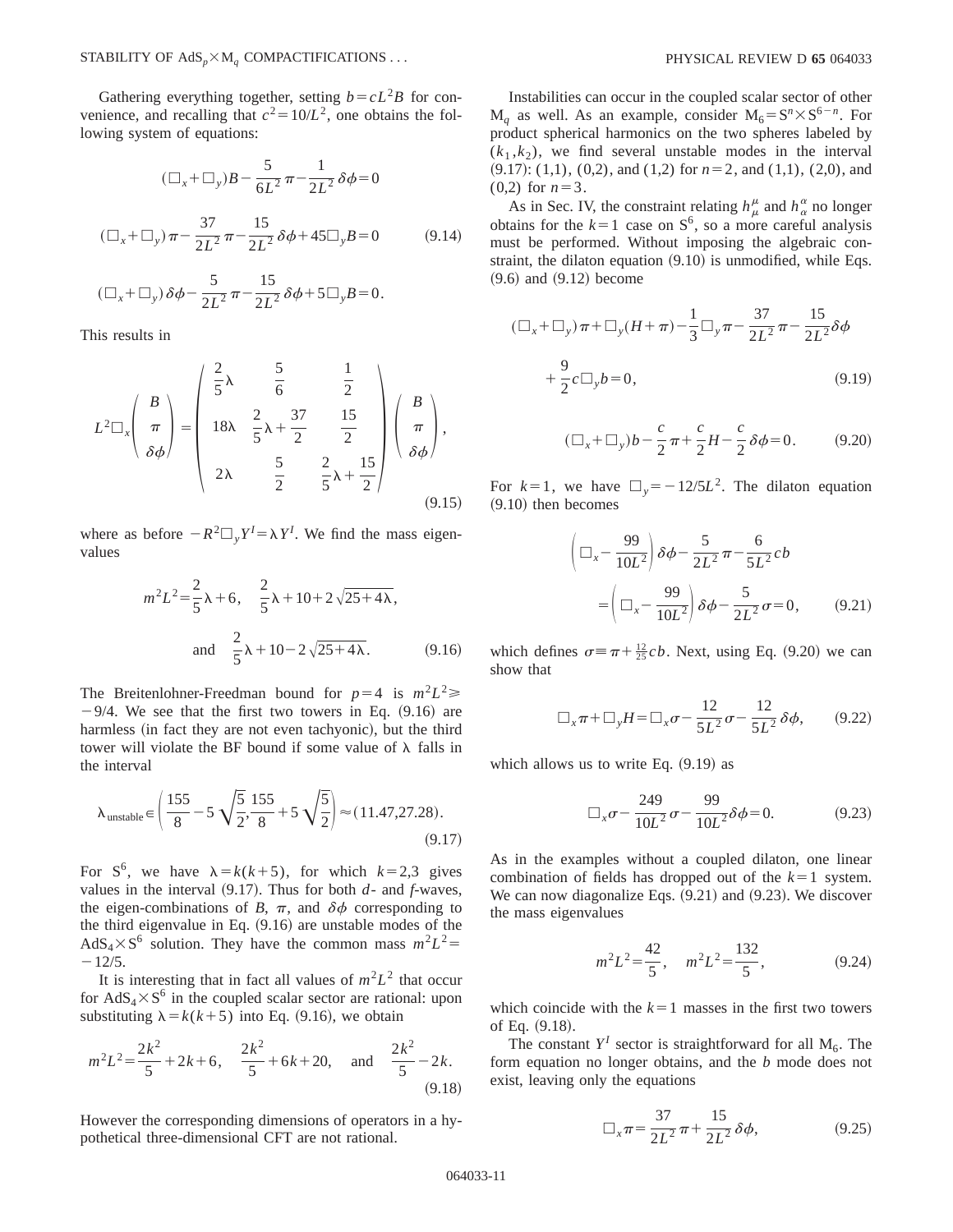$$
\Box_x \delta \phi = \frac{15}{2L^2} \delta \phi + \frac{5}{2L^2} \pi,
$$
\n(9.26)

with corresponding positive-mass eigenvalues

$$
m^2L^2 = 6, \quad m^2L^2 = 20. \tag{9.27}
$$

These are exactly the masses obtained from the first two towers in Eq. (9.16) with  $k = \lambda = 0$ . Thus the general "rule of thumb" (valid in all cases we have considered, as well as in the familiar supersymmetric examples) is that one simply drops the most tachyonic mode from the first two partial waves in the coupled scalar sector.

It is not hard to see that the remaining equations of motion are basically unmodified from the analysis of previous sections. The dilaton fluctuation  $\delta\phi$  cannot appear in the other polarizations of the form equation, where the background field strength vanishes. Hence these are unchanged from before. In the Einstein equations, it is straightforward that  $\delta\phi$  does not appear in the  $R_{\mu\alpha}$  equation or in parts of the  $R_{\alpha\beta}$  equation other than those treated already by considering the trace. Owing to the relations  $(9.3)$  arising from the requirement that the compact space is Einstein, these equations are identical to those we already studied once written in terms of *L*. The dilaton fluctuation and the other scalars do appear in the  $R_{\mu\nu}$  equation, analogous to the appearance of  $\pi$ , *b*, and *H* in Eq. (3.38), but this leads only to a scalar expression linearly dependent on the ones we have considered earlier.

Consequently, we can employ the work we have already done wholesale. In particular, we again have the potential source of instability from the set of scalars  $\phi^I$ , obeying Eq.  $(8.1)$ . Hence we learn that general product spaces are again unstable against having one factor shrink while the other grows.

#### **X. POSSIBLE CFT DUALS**

As discussed in the Introduction, this investigation was motivated by the proposal [11] that the case  $D=p+q=27$ with a 4-form field is the low-energy limit of a ''bosonic M theory," and that its  $AdS_4 \times S^{23}$  compactification has a CFT<sub>3</sub> dual in the framework of the AdS/CFT correspondence. Since an  $AdS_n \times S^q$  compactification has been shown to be stable, it is interesting to speculate in general about possible CFT<sub>d</sub> duals (with  $d=p-1$ ). We give a very heuristic discussion which emphasizes the pattern of operator dimensions.

For scalar operators the basic AdS/CFT relation  $\Delta(\Delta)$  $-d$ <sup>2</sup>L<sup>2</sup> admits the two roots

$$
\Delta_{\pm} = \frac{d}{2} \pm \frac{1}{2} \sqrt{d^2 + 4m^2 L^2}.
$$
 (10.1)

If the mass satisfies the inequality  $m^2L^2 \ge -d^2/4+1$ , then only the assignment  $\Delta_+$  obeys the unitarity bound  $\Delta \ge d/2$  $-1$ . (This bound is saturated for a free massless scalar field in *d* dimensions.) But for  $-d^2/4 \le m^2L^2 \le -d^2/4+1$ , both  $\Delta_+$  and  $\Delta_-$  are, *a priori*, consistent choices for the scale dimension of the dual operator. On general grounds it seems most natural to choose the larger of the two dimensions,  $\Delta_{+}$ , as the dimension of the operator, because only then can one compute correlators by straightforwardly imposing a boundary condition on the larger of the two linearly independent solutions of the scalar. If  $\Delta_{-}$  is chosen as the dimension, then to obtain field theory correlators one must make a Legendre transform of the  $\Delta_+$  results. These points were discussed in  $[25]$ , where also a particular example was exhibited where the  $\Delta$ <sub>-</sub> dimension was needed. In this example, the field theory was supersymmetric, and the operator was a chiral primary, so its anomalous dimension could be worked out purely on field theory grounds as the sum of the anomalous dimensions of its factors. The computation is rigorous because all the dimensions are dictated by a  $U(1)<sub>R</sub>$  current which is obviously additive.

The mass eigenvalues of coupled scalars of general  $AdS_p \times S^q$  compactifications are given in Eq. (4.7). Since  $m_+^2 > 0$ , the operator duals of positive branch scalars have the unique dimension assignments

$$
\Delta = \frac{p-1}{2} \left[ 1 + \frac{2}{q-1} \left( k + \frac{3(q-1)}{2} \right) \right].
$$
 (10.2)

For the negative branch of the scalar mass spectrum, there are the two possibilities

$$
\Delta_{\pm} = \frac{p-1}{2} \left[ 1 \pm \frac{2}{q-1} \left| k - \frac{q-1}{2} \right| \right].
$$
 (10.3)

In accord with the discussion in the previous paragraph the negative root is a possible choice in the range

$$
\left|k - \frac{q-1}{2}\right| \le \frac{q-1}{d}.\tag{10.4}
$$

Recall that *k* indicates the  $SO(q+1)$  representation formed from *k* factors of the vector, then symmetrized with the trace removed.

For the purposes of orientation, let us recall a familiar result for  $AdS_5 \times S^5$ . Here the chiral primary operators are  $trX^{(I_1} \cdots X^{I_k)}$  in  $\mathcal{N}=4$  super-Yang-Mills theory, where  $(I_1 \ldots I_k)$  indicates the symmetric traceless combination. Their AdS duals are the coupled fluctuations of the metric and the five-form on the negative branch that leads to Eq. (10.3). The dimensions are  $\Delta(k) = k = 2,3,4,5,...$ , and one always chooses  $\Delta_+$ . The anomalous dimensions vanish:  $\Delta(k) = k$  is the free-field result. A similar story holds for  $AdS_4 \times S^7$ , with  $\Delta(k) = k/2$ , except that one must choose  $\Delta$ for  $k=2$ . Some of these operators are thought of as coming from  $trX^{(I_1} \cdots X^{I_k)}$  on coincident D2-branes, and for the others one must dualize the vector boson into an eighth scalar. Free field counting still applies, and it can be backed up by a supersymmetry argument as for the  $AdS_5 \times S^5$  case. Lastly, for AdS<sub>7</sub>×S<sup>4</sup>, the dimensions are  $\Delta(k)=2k$ , and one always chooses  $\Delta_+$ . A free field understanding is lacking in this mysterious (2,0) theory, but as before a link can be established between the *R* symmetry and the dimension which guarantees that  $\Delta(k)$  is linear in *k*.

Let us begin the discussion of the spectra for general *p* and *q* by observing that it is doubly remarkable that both the quadratic equation for scalar masses and the equation  $\Delta(\Delta)$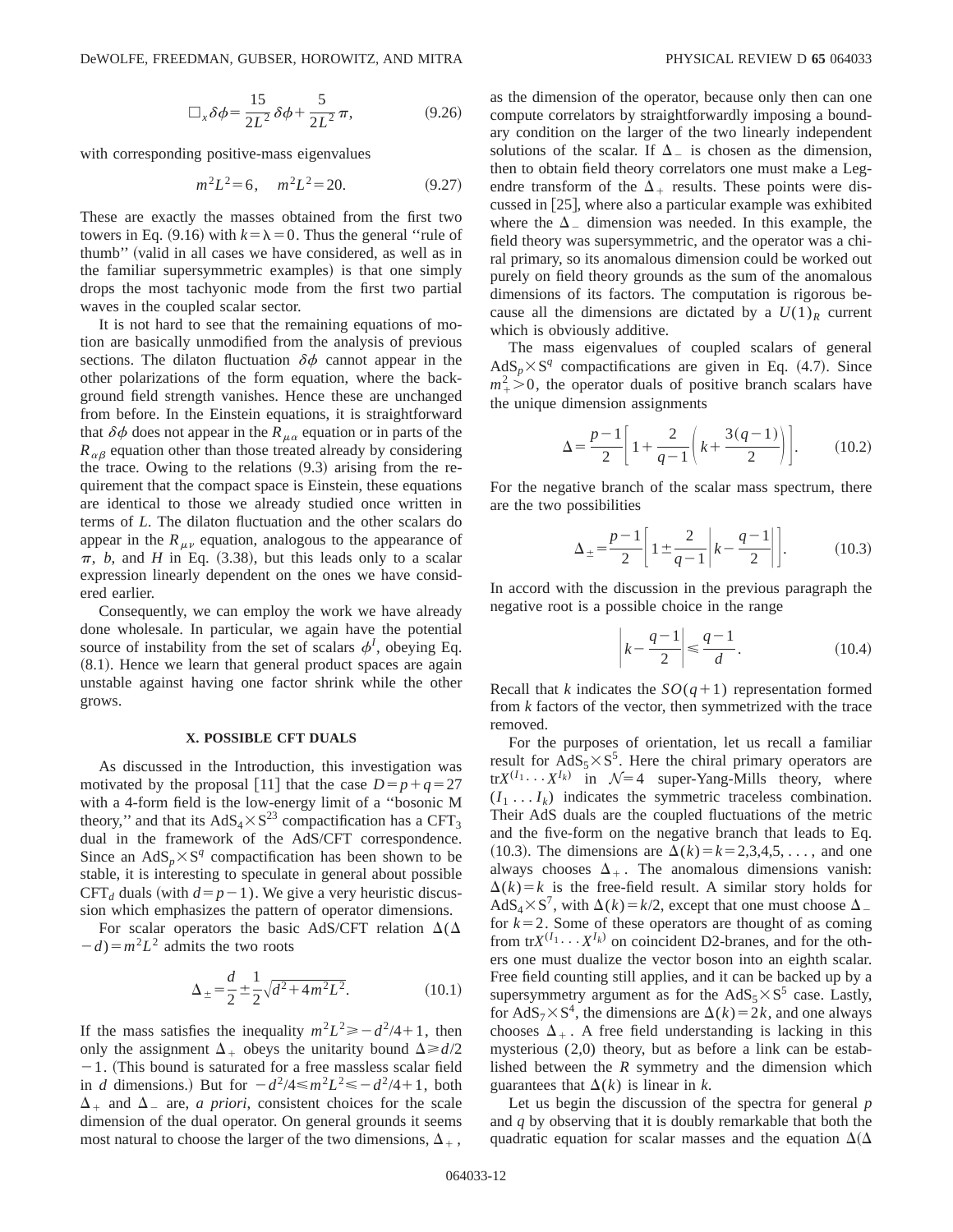$(d) = m^2 L^2$  have rational roots in the general case. This is an aesthetically pleasing point for a putative CFT dual, but unfortunately it is the end of the good news.

Focusing on the negative branch  $(10.3)$  makes sense, since these were the simplest operators in cases which we understand. Starting with our free field prejudices, we might suspect that the *k*'th operator would be expressible as tr $X^{(I_1} \cdots X^{I_k)}$ , and that its dimension  $\Delta(k)$  is linear in *k*. Then we arrive at  $\Delta(k) = [(p-1)/(q-1)]k$ . For example,  $\Delta(k) = \frac{3}{22}k$  for AdS<sub>4</sub>×S<sup>23</sup>. This does not make sense because  $k=2$  gives  $\Delta = \frac{3}{11} < \frac{1}{2}$ , the free scalar dimension. That is, we tried to choose  $\Delta_-$  in a range where only  $\Delta_+$  was possible. The general result is that a linear spectrum of dimensions  $\Delta(k)$  is permitted provided

$$
q - 1 \le \frac{4(p - 1)}{p - 3}.
$$
 (10.5)

If this inequality fails, as in the case  $AdS_4 \times S^{23}$ , then some operators of low  $SO(q+1)$  charge will have a larger dimension than operators of higher  $SO(q+1)$  charge, which we may view as a failure of the free-field intuition that singlet operators are built from fundamental fields whose dimensions add. It does not mean, however, that there cannot be a CFT dual: for instance, it is consistent with the unitarity bound to choose  $\Delta_+$  uniformly, which produces a spectrum  $\Delta(k)$  with a kink about  $k=(q-1)/2$ . More arcane choices may also be imagined. In the absence of supersymmetry or some input from field theory, we have no way of deciding between the alternatives.

Let us now discuss the spectra of coupled vectors for general  $AdS_n \times S^q$  compactifications. Inserting the eigenvalue formula  $\kappa=(k+1)(k+q-2)$  for vector spherical harmonics in Eq.  $(5.2)$ , we find the masses

$$
m^{2}L^{2} = \frac{(p-1)^{2}}{(q-1)^{2}}(k+1)(k+q-2) + (p-1)\left(1 \pm \sqrt{1+2\frac{p-1}{(q-1)^{3}}(p+q-2)(k+1)(k+q-2)}\right).
$$
 (10.6)

These mass eigenvalues are generically irrational (although they are rational for the supersymmetric compactifications  $AdS_4 \times S^7$ ,  $AdS_7 \times S^4$ , and  $AdS_5 \times S^5$ ). Irrationality persists for vector scale dimensions (except for Killing vectors, where  $m^2=0$ :

$$
\Delta = \frac{1}{2} \left[ d + \sqrt{(d-2)^2 + 4m^2} \right].
$$
 (10.7)

In particular,  $AdS_4 \times S^{23}$  has irrational masses and dimensions for massive vectors.

It is certainly remarkable that the scalars dual to chiral primary operators in the well-understood  $AdS_5 \times S^5$ ,  $AdS_4 \times S^7$ , and  $AdS_7 \times S^4$  vacua still lead to rational dimensions for general  $p$  and  $q$ . If Eq.  $(10.5)$  is violated and a linear spectrum of dimensions is impossible for scalars, then it seems difficult to imagine a concise understanding based on a Lagrangian. The fact that massive vector modes generically have irrational dimensions also makes it seem less likely that a purely field theoretic formulation of the putative dual CFT will be accessible in the near future.

The AdS<sub>4</sub> $\times$ S<sup>6</sup> compactification presents an even less rosy picture, in that the BF bound is violated. Obvious candidates for a brane realization of this vacua (involving D2-branes and D8-branes) seem also to be unstable, only the instability is usually in the form of a tadpole instead of a tachyon. It would be very interesting if a stable  $AdS_4 \times M_6$  vacuum could be found for appropriate  $M_6$ , corresponding to some analyzable type I' brane configuration. It would also be satisfying if one could start with some unstable D2-D8 construction and show that in an appropriate near-horizon limit the brane instability reduces to the violations of the BF bound that we have observed.<sup>6</sup>

Finally, let us extend some remarks on thermodynamics made in [11] for the  $AdS_4 \times S^{23}$  and  $AdS_{23} \times S^4$  cases. An obvious measure of the number of degrees of freedom in a CFT in  $p-1$  dimensions is the ratio  $c_{\text{thermo}} = S/(V T^{p-1})$ . In the  $(p+q)$ -dimensional theory, there are solutions with both magnetic and electric charge under the field strength  $F_q$ , so there is flux quantization, and we can ask how  $c$ <sub>thermo</sub> scales with *N*, the number of flux quanta through the compact space. For  $AdS_n \times S^q$ , we can reason out this scaling by recalling that in an asymptotically flat solution, the number of branes enters the harmonic function in the metric as  $H=1$  $+c_1N(l_{\rm Pl}/r)^{q-1}$ , where  $c_1$  is some dimensionless constant. Thus *L* and *R* scale as  $N^{1/(q-1)}l_{\text{Pl}}$ . In a near-extremal solution, the Bekenstein-Hawking entropy scales as  $(L/l_{\text{Pl}})^{p+q-2}$ , whereas the Hawking temperature does not scale with  $l_{\text{Pl}}$  at all. Putting everything together, one finds

$$
c_{\text{thermo}} \sim N^{(p+q-2)/(q-1)}.\tag{10.8}
$$

This specializes to the odd results  $c_{\text{thermo}} \sim N^{25/22}$  for  $AdS_4 \times S^{23}$  and  $c_{thermo} \sim N^{25/3}$  for  $AdS_{23} \times S^4$ . These peculiar fractions do not bring any known CFT's to mind, but at least they represent something to shoot for in constructing putative duals of  $AdS_p \times M_q$ .

<sup>&</sup>lt;sup>6</sup>We thank O. Bergman and A. Brandhuber for discussions on these and related points.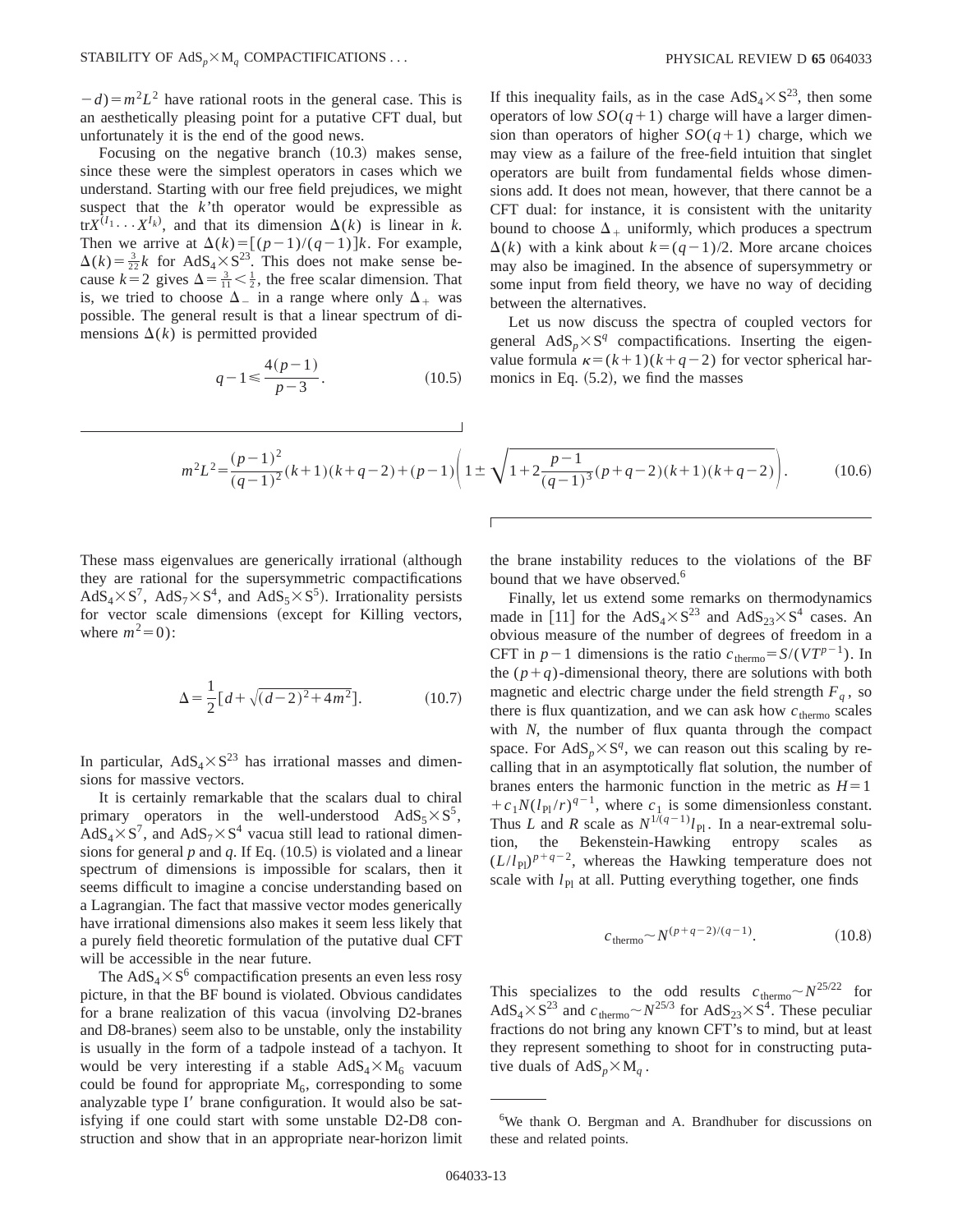# **XI. IMPLICATIONS FOR EXTREMAL BLACK BRANES AND NEGATIVE ENERGY**

As mentioned above, the (nondilatonic) theories of gravity  $(2.1)$  all contain charged black brane solutions, where the charge is obtained by integrating  $F_q$  over an  $Sj^q$  surrounding the brane. (For the general solution, see  $[12]$ .) In particular, there are extremal black branes, with metric

$$
ds^{2} = H^{-2/(p+1)}(-dt^{2} + d\mathbf{y} \cdot d\mathbf{y}) + H^{2/(q-1)}(dr^{2} + r^{2}d\Omega_{q})
$$
\n(11.1)

where *H* is the harmonic function  $H(r) = 1 + c_1 N(l_{\text{Pl}}/r)^{q-1}$ . The near horizon limit is just  $AdS_p \times S^q$ . So the stability we have found for  $AdS_n \times S^q$  for all *p* and *q* is consistent with the expected stability of extremal solutions. However, we have also seen that  $AdS_p \times M_n \times M_{q-n}$  is unstable, when *q*  $\leq$ 9 and M<sub>n</sub>, M<sub>q-n</sub> are Einstein spaces. These can also arise as the near horizon limit of a type of extremal black brane as follows. Consider the cone over  $M_n \times M_{n}$ 

$$
ds^{2} = dr^{2} + r^{2} (d\sigma_{M_{n}}^{2} + d\sigma_{M_{q-n}}^{2}).
$$
 (11.2)

This space is Ricci flat, and has a curvature singularity at the apex  $r=0$ . (Even though the curvature goes to zero for large *r*, this space is not asymptotically flat in the usual sense since the curvature only falls off like  $r^{-2}$ .) Suppose one places a stack of branes at the apex of the cone, extended in the orthogonal directions. The resulting exact solution is obtained by simply replacing the flat transverse metric in Eq.  $(11.1)$  with the cone metric  $(11.2)$ .

One might have expected this new solution to be stable, since it is the extremal limit of a family of black brane solutions. However it is easy to see that it is not (at least for *q*<9). The near horizon limit is now  $AdS_p \times M_n \times M_{q-n}$ which is unstable to a perturbation  $[Eq. (8.5)]$  that goes to zero asymptotically in  $AdS<sub>p</sub>$ . So a similar perturbation with support very close to the horizon of the extremal black brane will also grow exponentially. This is independent of the change in boundary conditions at infinity since, in the Poincaré coordinates appropriate to the near horizon geometry of  $AdS<sub>n</sub>$ , a scalar field near the horizon has a unique evolution inside a spacetime region that includes infinite Poincaré time. One might object that extremal black branes are always unstable in the sense that adding a small amount of energy causes them to become nonextremal, $<sup>7</sup>$  and the horizon moves</sup> from an infinite distance to a finite distance (in spacelike directions). However, as we will see, our perturbation is very different in that it can actually decrease the mass.

A natural question to ask is what does this instability lead to? As we have seen, the unstable mode causes one factor, say  $M_n$ , to shrink in size and the other to grow. So one might expect that in the full nonlinear evolution, M*<sup>n</sup>* simply shrinks to zero size. However this cannot happen. It has recently been shown  $[22]$  that if the weak energy condition is satisfied, event horizons cannot have collapsing cycles. In fact, given any spacelike curve on the event horizon, if one evolves the curve along the null geodesic generators, its length cannot go to zero in finite affine parameter. The basic idea is to use the fact that the divergence  $\theta$  of the null geodesic generators *l* of the event horizon cannot become nega-

tive. This means that if part of the horizon is contracting, the orthogonal directions must be expanding. But this introduces a lot of shear  $\sigma_{MN}$  in the null geodesic congruence. One now uses the Raychaudhuri equation

$$
\frac{d\theta}{d\lambda} = -\frac{\theta^2}{D-2} - \sigma_{MN}\sigma^{MN} - R_{MN}l^M l^N \tag{11.3}
$$

where  $\lambda$  is an affine parameter along the null geodesics and *D* is the total spacetime dimension. If the weak energy condition is satisfied, the right hand side is negative definite, so when the shear becomes large,  $\theta$  decreases rapidly. One can show that if part of the horizon shrinks to zero size in finite affine parameter,  $\theta$  must become negative which is a contradiction. So the solution must settle down to a new static configuration. In  $[22]$ , this result was discussed in the context of the Gregory-Laflamme instability of *nonextremal* black branes. In that case, the horizon starts to shrink in some places and expand in others, and it was widely believed that the horizon would eventually pinch off and form separate black holes. However this cannot happen. Instead, the solution must settle down to a new static black brane solution without translational symmetry along the brane.

The instability we are discussing can be viewed as an extremal analog of the Gregory-Laflamme instability. Since our theory satisfies the weak energy condition, and the result in  $[22]$  does not require that the horizon is nonextremal, it can also be applied to our case. Thus,  $M<sub>n</sub>$  cannot shrink to zero size, and there must be another static solution whose near horizon geometry is not  $AdS_p \times M_n \times M_{q-n}$ .<sup>8</sup>

Strictly speaking, the near horizon limit of the black brane solution includes only part of  $AdS_p$  (the region covered by the Poincaré coordinates). Suppose we now consider the global solution  $AdS_p \times M_n \times M_{q-n}$  and ask what happens if we perturb it in the unstable direction. As a first step toward answering this question, we show that there are solutions in the full nonlinear theory which are asymptotically  $AdS_p \times M_n \times M_{q-n}$  and have arbitrarily negative energy (where, as usual, we measure energy relative to  $AdS<sub>p</sub>$ ). Since the perturbation violates the BF bound, it is clear we can lower the energy slightly by turning on this mode. To show the energy can be arbitrarily negative, it suffices to construct suitable initial data. Consider the spatial metric

<sup>&</sup>lt;sup>7</sup>This is true for branes of finite extent. For infinite branes, one needs nonzero energy density to become nonextremal.

<sup>&</sup>lt;sup>8</sup>One might worry that there will be a problem applying the result in  $[22]$  since the unstable extremal black brane is not asymptotically flat in the usual sense. However, even though null infinity is not well defined, one can still define the event horizon as the boundary of the past of a surface at large  $r$ , and the result will still apply.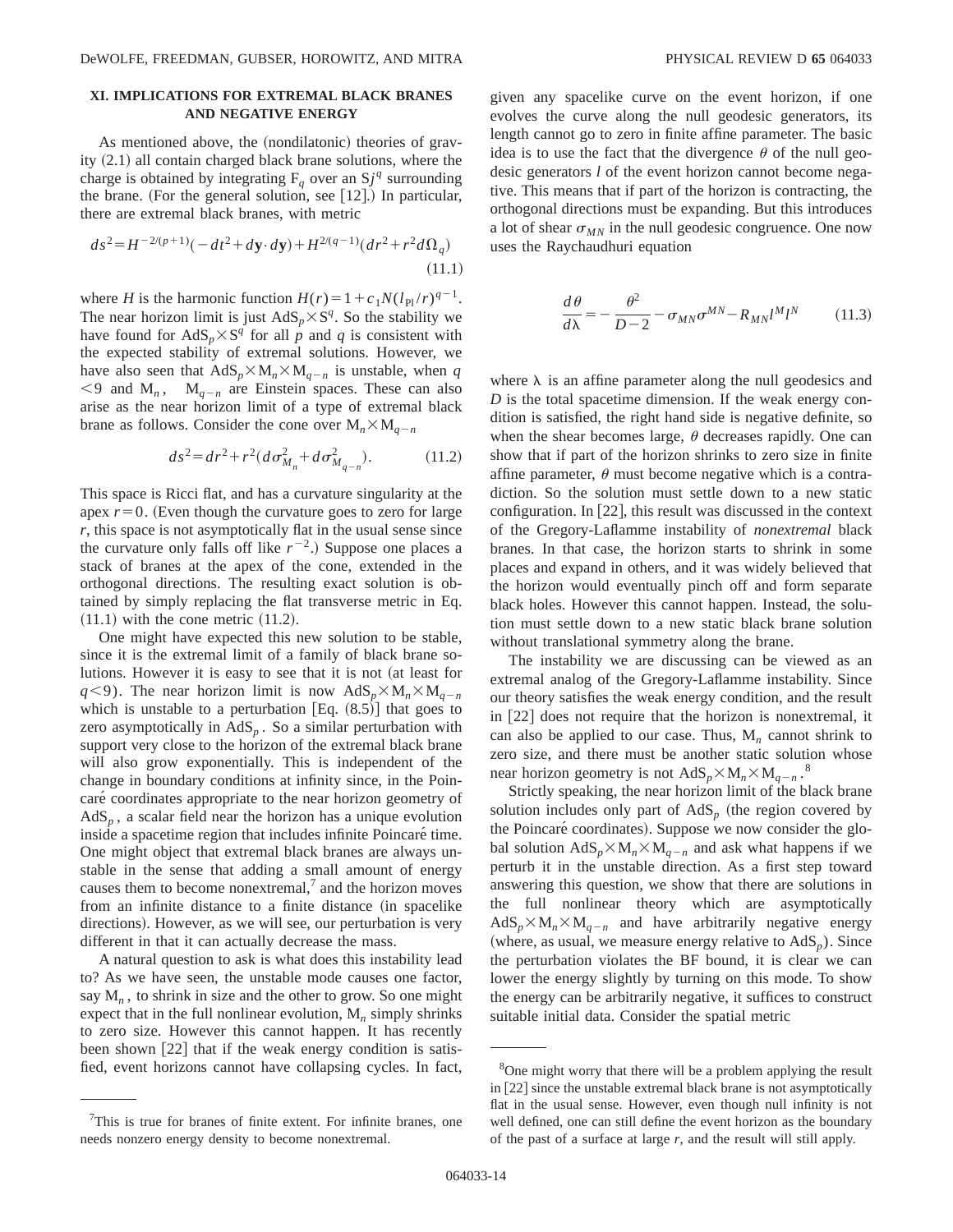$$
ds^{2} = \left[\frac{r^{2}}{L^{2}} + 1 - \frac{m(r)}{r^{p-3}}\right]^{-1} dr^{2} + r^{2} d\Omega_{p-2} + e^{(q-n)\phi(r)} d\sigma_{M_{n}} + e^{-n\phi(r)} d\sigma_{M_{q-n}}
$$
\n(11.4)

so  $m=0, \phi=0$  corresponds to the metric on a static surface  $(in$  global coordinates) for  $AdS_n \times M_n \times M_{n-n}$ . The total mass is proportional to  $m(\infty)$ . Notice that the volume of the *q*-dimensional internal space is independent of  $\phi$ . This is a nonlinear generalization of the perturbation we considered in Sec. VIII. We again set  $F_q = c \text{ vol}_{M_q}$ . If we set all time derivatives to zero, the only constraint on this initial data is the Hamiltonian constraint of general relativity which implies that the scalar curvature of Eq.  $(11.4)$  must be  $c^2/2$  where  $c^2$ is given by Eq.  $(2.8)$ . This yields a first order differential equation which can be used to solve for  $m(r)$  in terms of  $\phi(r)$ . If we assume  $\phi$  is everywhere small, this equation becomes

$$
\frac{m'}{r^{p-2}} \propto \left[ \frac{r^2}{L^2} + 1 - \frac{m(r)}{r^{p-3}} \right] (\phi')^2 - \frac{2(p-1)^2}{(q-1)L^2} \phi^2. \tag{11.5}
$$

The right-hand side resembles the energy density of the linearized unstable mode  $(8.5)$  except that the  $\phi'$  term involves the corrected spatial metric. Since the term involving  $m(r)$ on the right hand side only decreases the energy density we can get an upper limit on the mass by dropping it. One can now explicitly find  $\phi(r)$  so that  $m(\infty)$  is arbitrarily negative. For example, if  $q<9-(8/p)$ , one can take  $\phi=\phi_0e^{-r/a}$ . The total mass is negative for large *a*, and goes to minus infinity as  $a \rightarrow \infty$ .

If we start with  $AdS_p \times M_n \times M_{q-n}$  and perturb it slightly, the energy will be only slightly negative. As we have just seen, this is very far from the minimum energy solution. A priori, one might expect M*<sup>n</sup>* to collapse down to zero size in finite time. This will produce a curvature singularity. It is unlikely that this singularity is naked, since we don't expect cosmic censorship to be violated so easily in the higher dimensional theory of gravity we are considering. It may form a black hole, or in light of the horizon results, M*<sup>n</sup>* may not collapse down at all. In the latter case, since we are using reflecting boundary conditions at infinity (appropriate for the AdS-CFT correspondence), the solution may not settle down to any static configuration. It would be interesting to investigate this further.

We have not considered the massive type IIA theory in this section. It would also be interesting to investigate the implications of the instability of  $AdS_4 \times S^6$  for negative energies and extremal black branes in this theory.

### **ACKNOWLEDGMENTS**

We would like to thank O. Bergman, I. Klebanov, and E. Witten for useful discussions. We are particularly grateful to A. Brandhuber for help checking some of the equations in the massive type IIA compactifications. The work of S.S.G. and I.M. was supported in part by the DOE under grant DE-FG03-92ER40701 and through the Outstanding Junior Investigator program. I.M. was also supported under grant DE-FG02-91ER40671. The work of O.D. was supported by the NSF under grant PHY-99-07949. The work of G.H. was supported by the NSF under grant PHY-00-70895. The work of D.Z.F. was supported by the NSF under grant PHY-97- 22072. I.M. thanks the Institute for Theoretical Physics, Santa Barbara and the Particle Theory Group at Caltech for their hospitality during most of the phases of this project.

### **APPENDIX**

Here we collect conventions and a few properties of the differential operators we employ. We work in a metric of signature  $(-++\cdots+)$  and define the Ricci tensor in terms of the Riemann tensor by  $R_{MN} \equiv R_{MPN}^P$ .

The Hodge–de Rham Laplacian  $\Delta$ <sub>y</sub> =  $-(d^{\dagger}d + dd^{\dagger})$  is negative-definite, but in the case of a compact Riemannian Einstein space of positive curvature a more stringent bound can be derived for the case of one-forms. We use  $-R^2\Delta_y Y^I = \kappa^I Y^I$ , and for the ordinary Laplacian  $\Box_y$  $\equiv g^{\alpha\beta}\nabla_{\alpha}\nabla_{\beta}, -R^2\square_yY^I \equiv \lambda^I Y^I$ . For scalar spherical harmonics  $Y^I$ ,  $\square_y = \Delta_y$ , and a vanishing eigenvalue always exists corresponding to  $Y^I$  = const.<sup>9</sup> For one-forms, we may consider

$$
0 \leq \int (\nabla^{\alpha} Y^{I\beta} + \nabla^{\beta} Y^{I\alpha}) (\nabla_{\alpha} Y^I_{\beta} + \nabla_{\beta} Y^I_{\alpha})
$$
  
\n
$$
= 2 \int \nabla^{\alpha} Y^{I\beta} (\nabla_{\alpha} Y^I_{\beta} + \nabla_{\beta} Y^I_{\alpha})
$$
  
\n
$$
= -2 \int Y^{I\beta} (\Box_y + \frac{q-1}{R^2}) Y^I_{\beta}
$$
  
\n
$$
= -2 \int Y^{I\beta} (\Delta_y + \frac{2(q-1)}{R^2}) Y^I_{\beta},
$$
 (A1)

proving  $\kappa^2 \geq 2(q-1)$ ; furthermore, equality occurs for  $(\nabla_{\alpha} Y_{\beta}^I + \nabla_{\beta} Y_{\alpha}^I) = 0$ , which is the condition for  $Y_{\beta}^I$  to be a Killing vector. Additionally, the absence of harmonic oneforms  $Y^h_{\alpha}$  on a compact Einstein space of positive curvature may be proved as follows. Any harmonic one-form must satisfy  $\nabla^{\alpha} Y_{\alpha}^{h} = 0 = \nabla_{\alpha} Y_{\beta}^{h} - \nabla_{\beta} Y_{\alpha}^{h}$ , so

$$
0 = \int \nabla^{\alpha} Y^{h\beta} (\nabla_{\alpha} Y_{\beta}^{h} - \nabla_{\beta} Y_{\alpha}^{h})
$$

$$
= \int \left( \nabla^{\alpha} Y^{h\beta} \nabla_{\alpha} Y_{\beta}^{h} + \frac{q-1}{R^{2}} Y^{h\beta} Y_{\beta}^{h} \right), \tag{A2}
$$

which is impossible as the right-hand side is a sum of a nonnegative and a positive quantity.

For the case of  $S^q$ , the eigenvalues  $\lambda^I$  of the ordinary Laplacian  $\Box$ <sub>y</sub> for the various tensor harmonics are

<sup>&</sup>lt;sup>9</sup>One can derive the bound  $\lambda^I \geq q$  for nonconstant  $Y^I$  [14].